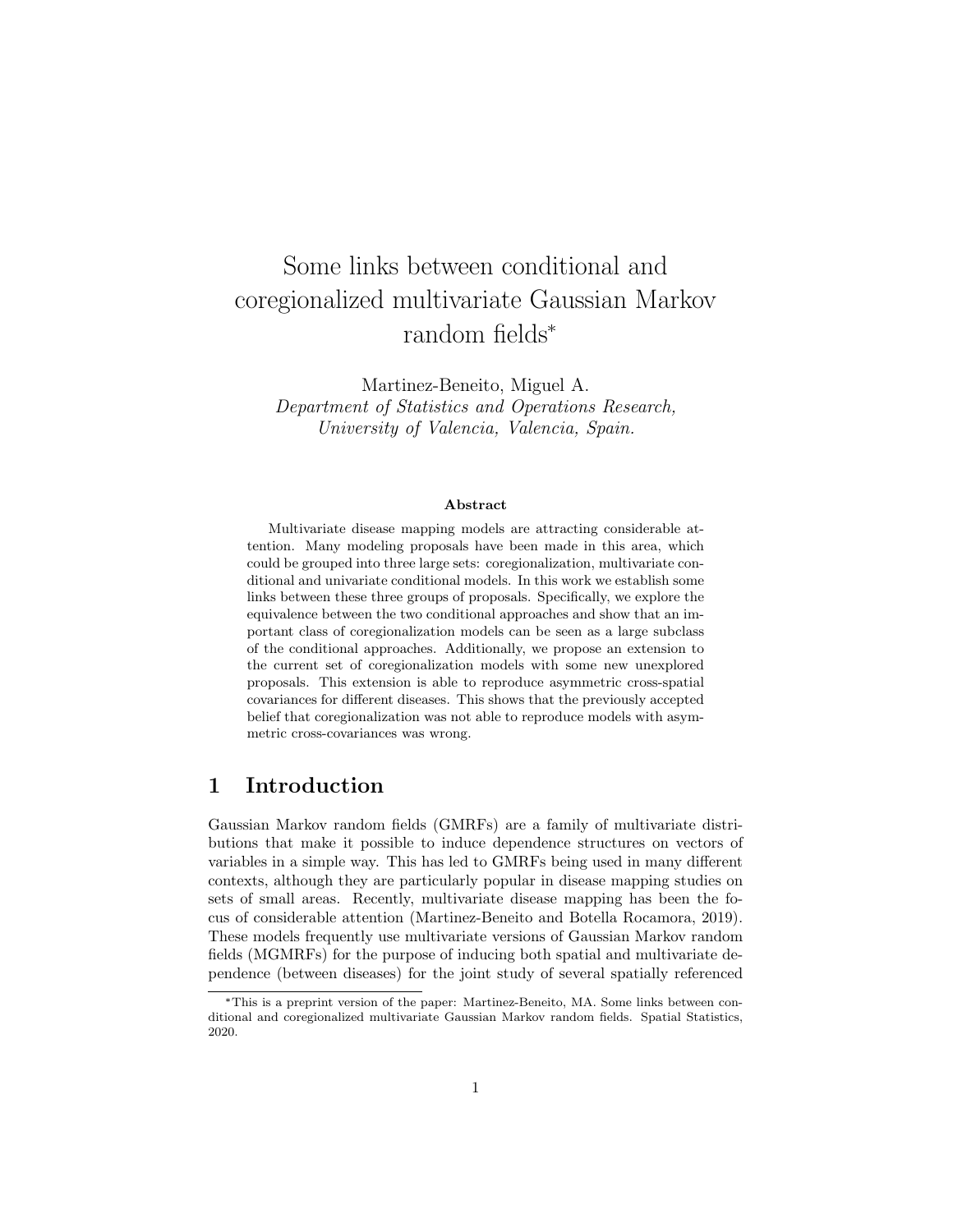vectors, henceforth representing different diseases. In this manner, multivariate disease mapping models take advantage of the geographical patterns of hypothetically related diseases, which could be an important secondary source of information that regular (univariate) disease mapping studies typically ignore.

Multivariate disease mapping studies have been gaining interest in the literature over the last few years. As a result, many modeling proposals in this area have been put forward. Recently, MacNab (2018) proposed a classification of MGMRFs in the literature based on the way they induce spatial and multivariate dependence. This classification establishes three large groups of proposals: multivariate conditional models, mainly following the work of Mardia (1988); univariate conditional models, principally following the work of Sain et al. (2011), and coregionalization models (Gelfand et al., 2004; Jin et al., 2007; Martinez-Beneito, 2013). This classification includes most of the MGMRFbased modeling proposals already put forward in the literature. Besides the undeniable interest of MacNab's classification, it also raises some new questions (Martinez-Beneito, 2018), such as: Are the methods used to induce dependence in these three approaches complementary or are all three equivalent? Are any of these three approaches contained in some of the others or do all three show separate features that cannot be reproduced by the rest? Additionally, coregionalization models have sometimes been regarded as a minor family of multivariate models since they have been said to be incapable of reproducing asymmetric cross-spatial covariance matrices (covariance matrices for different diseases) (MacNab, 2018; Martinez-Beneito, 2018). This is in contrast to the mentioned conditional approaches, which have been able to reproduce those asymmetric settings (Sain and Cressie, 2007; Greco and Trivisano, 2009; Sain et al., 2011). These works also adduce several supposed advantages of those asymmetric models over their constrained symmetric alternatives.

The main goal of this work is to shed light on some of these questions. Particularly, we seek to establish some relationships among the classes of multivariate conditional, univariate conditional and coregionalization models. To do so, we define three sets of models based on this classification and we study the relationships among these three sets. Furthermore, when defining the set of coregionalized models, we formulate a new proposal within this approach that is more general than those already posited in the literature. This formulation is able to reproduce asymmetric cross-spatial dependencies, a feature which was not thought possible under this approach. In this manner, we increase the scope of the models that may be reproduced within this family. Finally, as an enhancement of the originally proposed asymmetric coregionalization models, we develop a particular proposal with much better computational properties, thereby showing its applicability in real large settings.

This paper is divided into 5 sections. Section 2 performs a brief review of the coregionalization approach and formulates the new general (asymmetric) model within this approach. Section 3 defines the sets of multivariate and univariate conditional models and explores the relationship between these two sets and coregionalization models. Section 4 applies the new coregionalization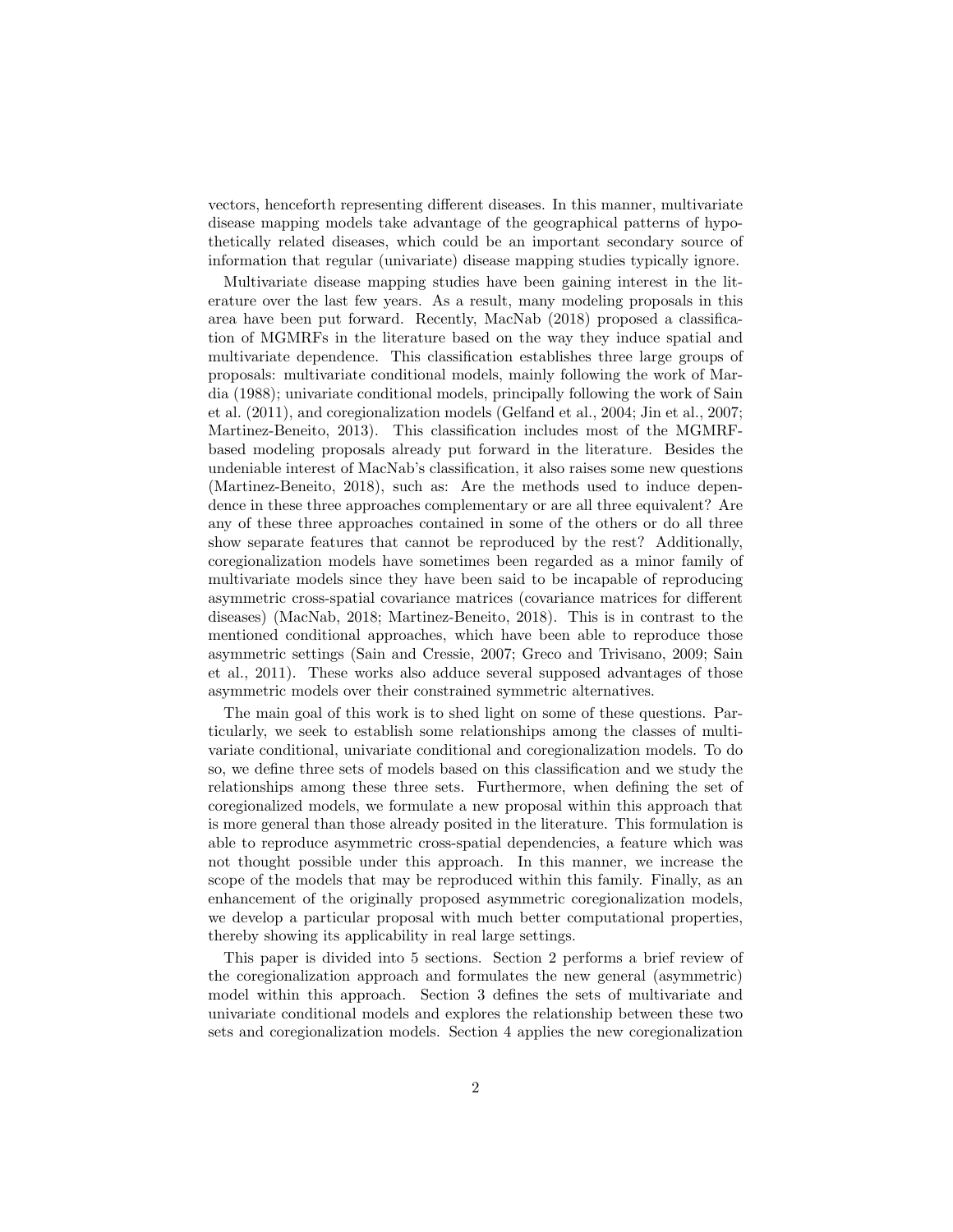model proposed in Section 2 to a real setting and, finally, Section 5 draws some conclusions from the results shown in this paper.

## 2 Coregionalized multivariate Gaussian Markov random fields

Coregionalization (Wackernagel, 2003; Gelfand et al., 2004) is one of the main approaches to MGMRFs. Coregionalization induces dependence among the cells of a random matrix, which will typically be used to model the log-risks for a set of diseases, as a product of several random matrices. Several proposals have been made under this approach for building multivariate GMRFs (Jin et al., 2007; Botella-Rocamora et al., 2015), which have been even used for multivariate joint studies of several sexes, time periods... (Martinez-Beneito et al., 2017). Some other proposals have also been formulated, merging both the conditional and the coregionalized approaches (MacNab, 2016, 2018), but henceforth we will focus on pure coregionalization models from independent underlying patterns, in order to establish a relationship between both approaches. To our knowledge, all (pure) coregionalized models formulated in the literature are particular cases of the QR-model by Martinez-Beneito (2013), which yields a covariance structure equivalent to that of Case 3 in Jin et al. (2007).

Let us now introduce the QR-model mentioned above. Let  $\boldsymbol{\epsilon} = [\epsilon_1, ..., \epsilon_J]$  be an  $I \times J$  random matrix with independent cells following a standard Normal distribution, where  $I$  denotes the number of spatial units available and  $J$  the number of diseases to be studied. Let us also consider  $\phi = [(\Sigma_w)_{1} \epsilon_{-1}, ..., (\Sigma_w)_{J} \epsilon_{-J}]$ , for  $(\Sigma_w)_{1}, ..., (\Sigma_w)_{J}$  being J Cholesky lower triangular matrices corresponding to the spatial covariance matrices  $(\Sigma_w)_1, ..., (\Sigma_w)_J$  for each of the J diseases. Obviously, the columns of  $\phi$  will have different dependence structures given by the covariance matrices  $(\Sigma_w)_1, ..., (\Sigma_w)_J$ , which are supposed to induce different spatial patterns on each of these vectors. The  $QR$ -model proposes defining a multivariate GMRF  $\boldsymbol{\zeta} = (\zeta_1^T, ..., \zeta_J^T)^T$  as the matrix product:

$$
\boldsymbol{\zeta} = \boldsymbol{\phi} \hat{\boldsymbol{\Sigma}}_{b}^T = [(\tilde{\boldsymbol{\Sigma}}_w)_1 \boldsymbol{\epsilon}_{\cdot 1}, ..., (\tilde{\boldsymbol{\Sigma}}_w)_J \boldsymbol{\epsilon}_{\cdot J}] \hat{\boldsymbol{\Sigma}}_{b}^T,
$$

where  $\hat{\Sigma}_b$  represents a matrix fulfilling  $\Sigma_b = \hat{\Sigma}_b \hat{\Sigma}_b^T$ , for  $\Sigma_b$  a matrix reproducing the covariance between diseases. Martinez-Beneito (2013) shows that this definition does not uniquely identify  $\hat{\Sigma}_b$ ; in fact, the set of matrices fulfilling that relationship coincides with the set of orthogonal rotations of the Cholesky lower triangular matrix  $\tilde{\Sigma}_b$ : { $\tilde{\Sigma}_b$ **P** : **PP**<sup>T</sup> =  $I_J$ }. The *QR*-model yields the following joint covariance matrix for  $vec(\zeta)$ :

$$
(\hat{\boldsymbol{\Sigma}}_b \otimes \boldsymbol{I}_I)Bdiag((\boldsymbol{\Sigma}_w)_1,...,(\boldsymbol{\Sigma}_w)_J)(\hat{\boldsymbol{\Sigma}}_b^T \otimes \boldsymbol{I}_I),
$$

where  $Bdiag()$  denotes a block–diagonal matrix of the corresponding arguments. Note that if  $\Sigma_w := (\Sigma_w)_1 = ... = (\Sigma_w)_J$ , that covariance matrix would be equal to simply  $\Sigma_b \otimes \Sigma_w$ , providing a separable covariance structure for  $vec(\zeta)$ .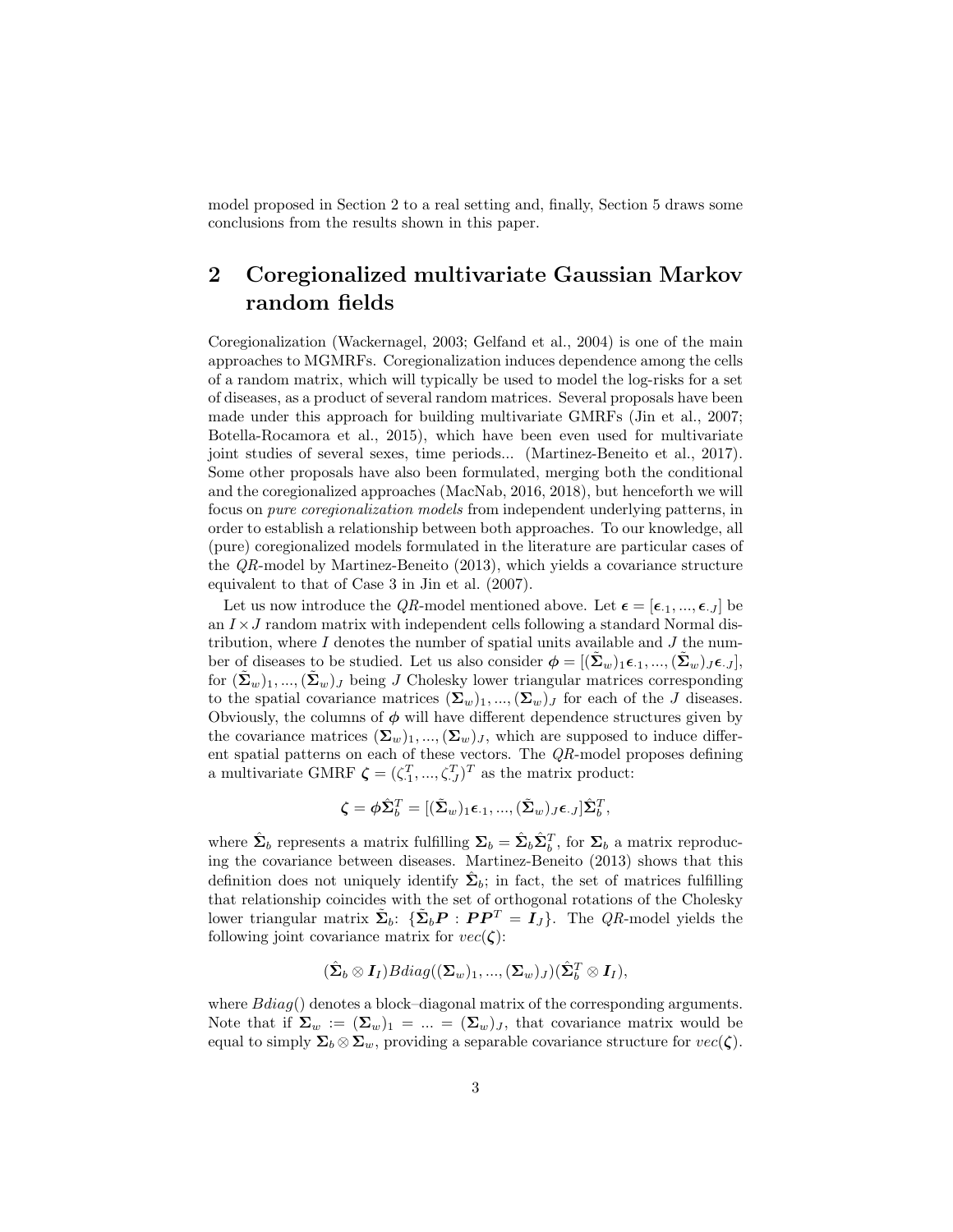Alternatively, it is also enlightening to consider the columns of  $\phi$  to follow proper CAR (pCAR) distributions of different correlation parameters  $\rho_1, ..., \rho_J$ . In that case, the covariance matrices for the columns of  $\phi$  would be simply  ${(\sum_{w})_j = (D - \rho_j W)^{-1}\}_{j=1}^J$ , with W the typical  $I \times I$  adjacency matrix used for defining GMRFs and  $\boldsymbol{D} = diag(w_{1+},...,w_{I+})$  with  $w_{i+} = \sum_{i'=1}^{I} W_{ii'}$ . It follows that, for this case, this covariance matrix for  $vec(\zeta)$  could be expressed as:

$$
(\hat{\mathbf{\Sigma}}_b \otimes \mathbf{I}_I)(Bdiag(\mathbf{D} - \rho_1 \mathbf{W}, ..., \mathbf{D} - \rho_J \mathbf{W}))^{-1} (\hat{\mathbf{\Sigma}}_b^T \otimes \mathbf{I}_I) =
$$
  

$$
(((\hat{\mathbf{\Sigma}}_b^T)^{-1} \otimes \mathbf{I}_I)(\mathbf{I}_J \otimes \mathbf{D} - diag(\boldsymbol{\rho}) \otimes \mathbf{W})(\hat{\mathbf{\Sigma}}_b^{-1} \otimes \mathbf{I}_I))^{-1} =
$$
  

$$
(\mathbf{\Sigma}_b^{-1} \otimes \mathbf{D} - [\tilde{\mathbf{\Sigma}}_b \mathbf{P} diag(\rho_1^{-1}, ..., \rho_J^{-1}) \mathbf{P}^T \tilde{\mathbf{\Sigma}}_b^T]^{-1} \otimes \mathbf{W})^{-1},
$$

where **P** stands for the orthogonal rotation that fulfills  $\hat{\Sigma}_b = \tilde{\Sigma}_b P$ . By considering a general  $\hat{\Sigma}_b$  matrix in the QR-model formulation, instead of just the lower Cholesky matrix  $\tilde{\Sigma}_b$ , the QR-model is no longer order-dependent and, therefore, the order considered for the diseases in the analysis becomes irrelevant (Martinez-Beneito, 2013). This is a particular advantage of  $QR$ -models.

#### 2.1 An extension of the coregionalized  $QR$ -model

We now consider a variation of the QR-model as it has been defined in the previous paragraphs. First, as above, we induce different spatial patterns on the columns of the random matrix  $\epsilon$  by making  $\phi = [(\Sigma_w)_1 \epsilon_{.1}, ..., (\Sigma_w)_J \epsilon_{.J}].$ However, dependence between diseases is induced in a different manner. Thus, if in the QR-model each row of  $\phi$  was post-multiplied by the same matrix  $\hat{\Sigma}_{b}^{T}$ , we will now multiply each of its rows  $\phi_i$ , by a different  $(\hat{\Sigma}_b)_i^T = (\tilde{\Sigma}_b P_i)^T = P_i^T \tilde{\Sigma}_b^T$ , which induces a common covariance structure between diseases  $\Sigma_b$ , but depends on location-specific  $J \times J$  permutation matrices  $P_1, ..., P_J$ . We will refer to this model henceforth as the QsR-model in order to stress the presence of several orthogonal matrices instead of just a single one, as was the case for the QRmodel.

Let us now explore the covariance matrix of this ensemble for the particular case where we had pCAR distributions, of different parameters  $\rho$ , for the set of underlying patterns  $\phi$ . In that case we would have:

 $\boldsymbol{\Sigma}_{vec(\boldsymbol{\phi})} = Bdiag((\boldsymbol{D}-\rho_{1}\boldsymbol{W})^{-1},...,(\boldsymbol{D}-\rho_{J}\boldsymbol{W})^{-1}) = (\boldsymbol{I}_{J} \!\otimes\! \boldsymbol{D} \!-\! diag(\boldsymbol{\rho}) \!\otimes\! \boldsymbol{W})^{-1}$ 

or, equivalently (see Section 3 in Henderson and Searle (1979) or Ippoliti et al. (2018)):

$$
\mathbf{\Sigma}_{vec(\boldsymbol{\phi}^T)} = (\boldsymbol{D} \otimes \boldsymbol{I}_J - \boldsymbol{W} \otimes diag(\boldsymbol{\rho}))^{-1}.
$$

The second part of the former proposal, where multivariate dependence is induced, could be algebraically expressed as:

$$
vec(\boldsymbol{\zeta}^T) = (vec(\boldsymbol{\phi}^T)^T B diag((\tilde{\boldsymbol{\Sigma}}_b \boldsymbol{P}_1)^T, ..., (\tilde{\boldsymbol{\Sigma}}_b \boldsymbol{P}_I)^T))^T
$$
  
= 
$$
(vec(\boldsymbol{\phi}^T)^T B diag(\boldsymbol{P}_1^T, ..., \boldsymbol{P}_I^T) (\boldsymbol{I}_I \otimes \tilde{\boldsymbol{\Sigma}}_b^T))^T
$$
  
= 
$$
(\boldsymbol{I}_I \otimes \tilde{\boldsymbol{\Sigma}}_b) B diag(\boldsymbol{P}_1, ..., \boldsymbol{P}_I) vec(\boldsymbol{\phi}^T).
$$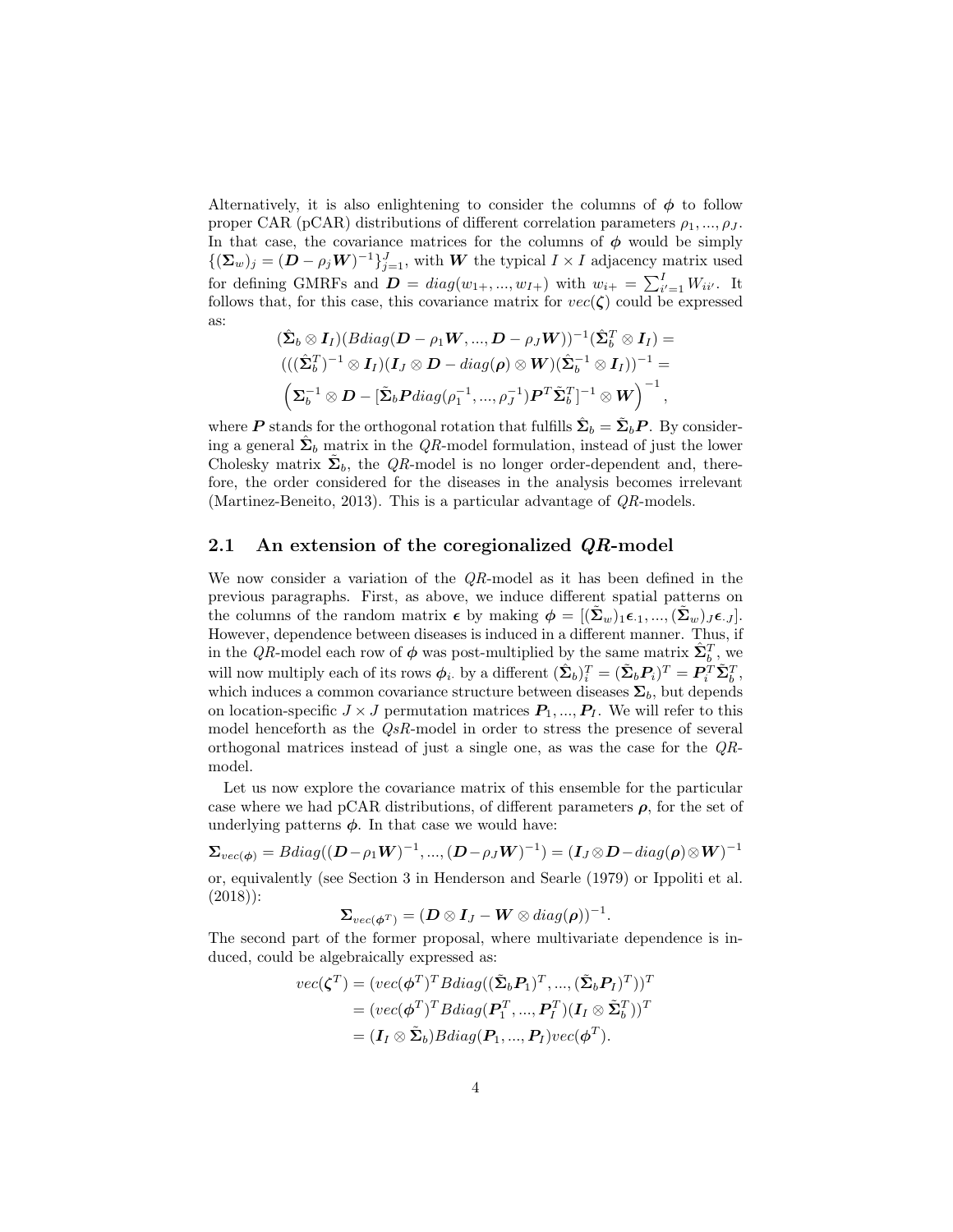Therefore, if  $Block()$  denotes a block matrix of the corresponding arguments, then:

$$
\Sigma_{vec(\zeta^T)} = ((I_I \otimes \tilde{\Sigma}_b)Bdiag(P_1, ..., P_I))(D \otimes I_J - W \otimes diag(\rho))^{-1}
$$
  
\n
$$
\cdot (Bdiag(P_1^T, ..., P_I^T)(I_I \otimes \tilde{\Sigma}_b^T))
$$
  
\n
$$
= ((I_I \otimes (\tilde{\Sigma}_b^T)^{-1})Bdiag(P_1, ..., P_I)(D \otimes I_J - W \otimes diag(\rho))
$$
  
\n
$$
\cdot Bdiag(P_1^T, ..., P_I^T)(I_I \otimes \tilde{\Sigma}_b^{-1}))^{-1}
$$
  
\n
$$
= ((I_I \otimes (\tilde{\Sigma}_b^T)^{-1})(D \otimes I_J - Block(P_i diag(\rho) P_{i'}^T w_{ii'}))(I_I \otimes \tilde{\Sigma}_b^{-1}))^{-1}
$$
  
\n
$$
= (D \otimes \Sigma_b^{-1} - Block((\tilde{\Sigma}_b^T)^{-1} P_i diag(\rho) P_{i'}^T (\tilde{\Sigma}_b)^{-1} w_{ii'}))^{-1}
$$
  
\n
$$
= (D \otimes \Sigma_b^{-1} - Block((\tilde{\Sigma}_b P_i / diag(\rho^{-1}) P_i^T \tilde{\Sigma}_b^T)^{-1} w_{ii'}))^{-1}.
$$

If we denoted  $Q_{ii'} = (\tilde{\Sigma}_b P_{i'} diag(\rho^{-1}) P_i^T \tilde{\Sigma}_b^T)^{-1}$  and  $e_i$  the *I*-vector being 1 in its *i*-th component and 0 otherwise, it follows that  $\Sigma_{vec(\zeta^T)}$  could be alternatively expressed as:

$$
\Sigma_{vec(\boldsymbol{\zeta}^T)} = (\boldsymbol{D} \otimes \boldsymbol{\Sigma}_b^{-1} - Block(\boldsymbol{Q}_{ii'}w_{ii'}))^{-1} = (\boldsymbol{D} \otimes \boldsymbol{\Sigma}_b^{-1} - \sum_{i,i'=1}^I w_{ii'} \boldsymbol{e}_i \boldsymbol{e}_{i'}^T \otimes \boldsymbol{Q}_{ii'})^{-1}
$$

$$
= (\boldsymbol{D} \otimes \boldsymbol{\Sigma}_b^{-1} - \sum_{i,i'=1}^I \boldsymbol{W}_{ii'} \otimes \boldsymbol{Q}_{ii'})^{-1}
$$
(1)

where  $W_{ii'}$  denotes an  $I \times I$  matrix with its  $(i, i')$ -th cell being equal to  $w_{ii'}$ and the rest of the cells being 0. This expression also allows us to obtain the covariance matrix of  $vec(\zeta)$  as:

$$
\Sigma_{vec(\zeta)} = (\Sigma_b^{-1} \otimes D - \sum_{i,i'=1}^I Q_{ii'} \otimes W_{ii'})^{-1}.
$$
 (2)

Note that this covariance matrix, for  $P_1 = ... = P_I = P$  is equal to simply:

$$
\boldsymbol{\Sigma}_{vec(\boldsymbol{\zeta})} = (\boldsymbol{\Sigma}_{b}^{-1} \otimes \boldsymbol{D} - \boldsymbol{Q} \otimes \boldsymbol{W})^{-1}
$$

for  $Q = (\tilde{\Sigma}_b P diag(\rho^{-1}) P^T \tilde{\Sigma}_b^T)^{-1}$ , which coincides with  $\Sigma_{vec(\zeta)}$  for the  $QR$ model in Martinez-Beneito (2013), which is therefore just a particular case of the current proposal.

We are going to look more closely at the covariance structure of the  $QsR$ model, in particular the asymmetry of its non-diagonal blocks. The precision matrix for  $vec(\zeta)$ , arising as the inverse of Expression (2), has a particularly sparse structure. Specifically, it can be expressed as an  $(IJ)\times (IJ)$  block matrix with  $I \times I$  blocks. The  $(j, j')$ th block of this matrix, for  $1 \leq j, j' \leq J$ , is equal to  $B_{jj'} = (\Sigma_b^{-1})_{jj'} D - \sum_{i,i'=1}^J (Q_{ii'})_{jj'} W_{ii'},$  where  $(Q_{ii'})_{jj'}$  denotes the  $(j,j')$ -th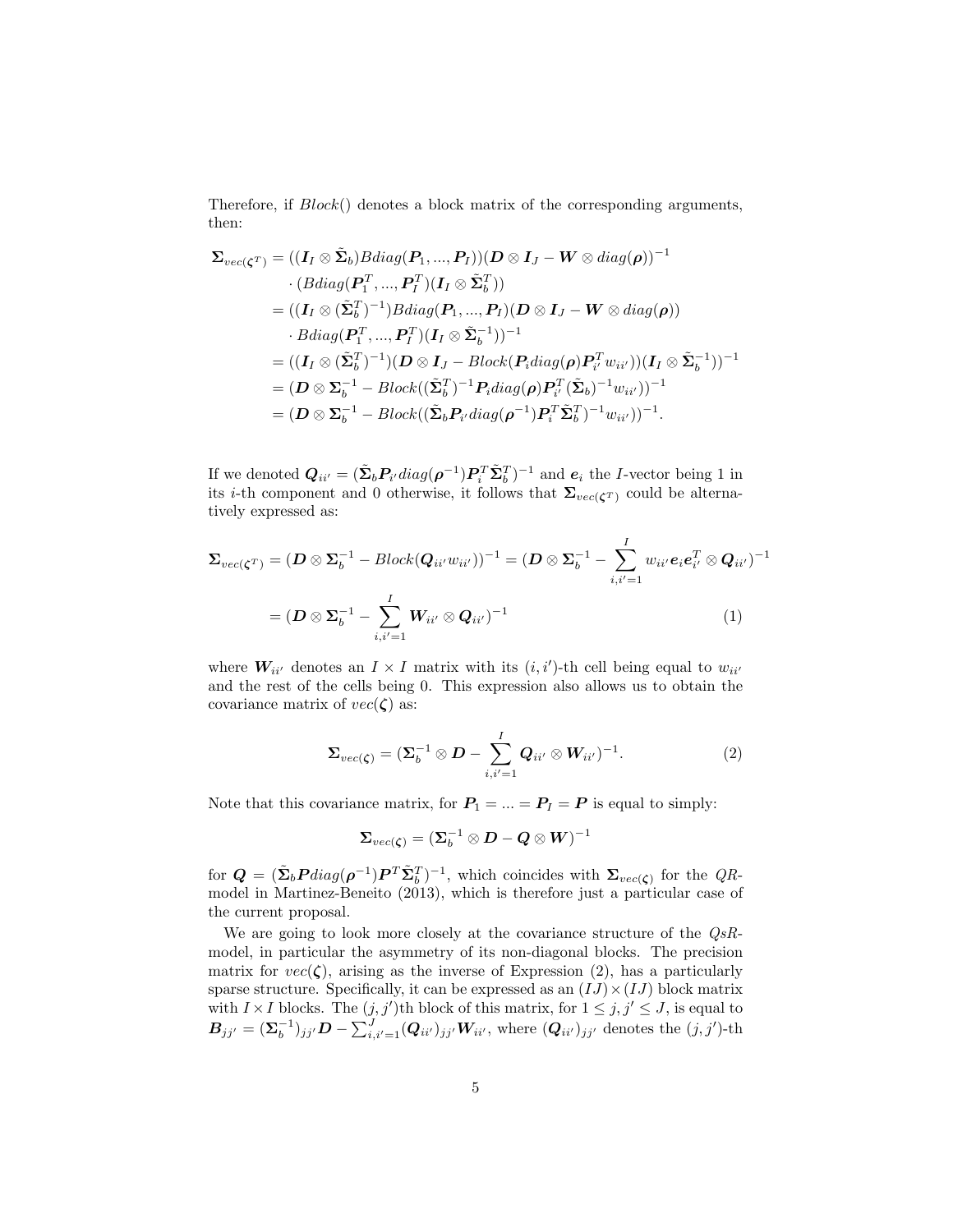cell of  $Q_{ii'}$ . This expression thus has an interesting consequence for  $j \neq j'$  and  $i \neq i'$ :

$$
(B_{jj'})_{ii'} = -(Q_{ii'})_{jj'} w_{ii'} = -((\tilde{\Sigma}_b P_{i'} diag(\rho^{-1}) P_i^T \tilde{\Sigma}_b^T)^{-1})_{jj'} w_{ii'}
$$
  

$$
\neq -((\tilde{\Sigma}_b P_i diag(\rho^{-1}) P_i^T \tilde{\Sigma}_b^T)^{-1})_{jj'} w_{i'i} = (B_{jj'})_{i'i}.
$$

Therefore, the cross-spatial covariance matrices of the  $QsR$ -model are asymmetric, in contrast to the  $QR$ -model and the rest of the pure multivariate coregionalized models previously proposed. This makes it possible to reproduce models with asymmetric cross-spatial covariance matrices within the coregionalized framework.

We find it relevant to comment that few modeling proposals with asymmetric cross-covariances have been proposed previously in the literature (Sain and Cressie, 2007; Greco and Trivisano, 2009; Sain et al., 2011). Nevertheless, a particular feature is present in most of them (MacNab, 2018). Specifically, for those previous asymmetric models the order used for the spatial units of analysis has been found to be relevant, when the order chosen is typically arbitrary. Specifically, Greco and Trivisano (2009) propose a model which, for any two  $i$  and  $i'$ with  $1 \leq i < i' \leq I$  and  $i \sim i'$ , have  $Cov(\zeta_{i\cdot}, \zeta_{i'} ) = \tilde{B}$  for an asymmetric matrix  $\tilde{B}$ . The asymmetry of  $\tilde{B}$  makes  $Cov(\zeta_{ij}, \zeta_{i'j'}) = \tilde{B}_{jj'} \neq \tilde{B}_{j'j} = Cov(\zeta_{ij'}, \zeta_{i'j})$ for any two  $j \neq j'$ . As a consequence, for any two neighboring spatial units i and i', the covariance between their j-th and j'-th component for  $1 \leq j, j' \leq J$ is equal to either  $\tilde{B}_{j'j'}$  or  $\tilde{B}_{j'j}$ , depending only on whether  $i' > i$  or  $i' < i$ . This label dependence, making the final fit sensitive to the ordering used for the spatial units, does not happen for the  $QsR$ -model. For this model,  $Cov(\zeta_{ij}, \zeta_{i'j'})$ is different for any two spatial units i and i', as it depends specifically on  $P_i$ and  $P_{i'}$ , so its cross-spatial covariances will not be restricted to taking just two values. Moreover, the ordering used for the diseases is irrelevant for the  $QsR$ -model, since by changing  $P_i$  by  $P_{i'}$ , and vice versa, we could transpose the cross-covariance matrix for these two spatial units. In our opinion, this is an interesting property of QsR-models that makes them quite appealing.

Finally, we believe it worthwhile mentioning that the MGMRFs arising from  $QsR$ -models are valid by definition, since they are built as matrix operations involving full-rank matrices, which preserve the symmetry and positive definiteness of  $\Sigma_{vec(\phi^T)}$ . Consequently, the validity of  $\Sigma_{vec(\zeta^T)}$  depends exclusively on the validity of  $\Sigma_{vec(\phi^T)}$ . This is not a minor advantage, since building models that fulfill these conditions is one of the main challenges in MGMRF modeling.

#### 2.2 A computationally convenient  $QsR$ -model

The QsR-model, as formulated above, has an undeniable theoretical interest as it is able to reproduce order-free asymmetric coregionalized models. Nevertheless, that proposal introduces important drawbacks in practical terms. Specifically, the original QR-model has been reformulated in the literature by considering  $\hat{\Sigma}_b$ to be equal to a general  $J \times J$  matrix M with independent normal cells (Botella-Rocamora et al., 2015). This model was called the  $M$ -model in contrast to the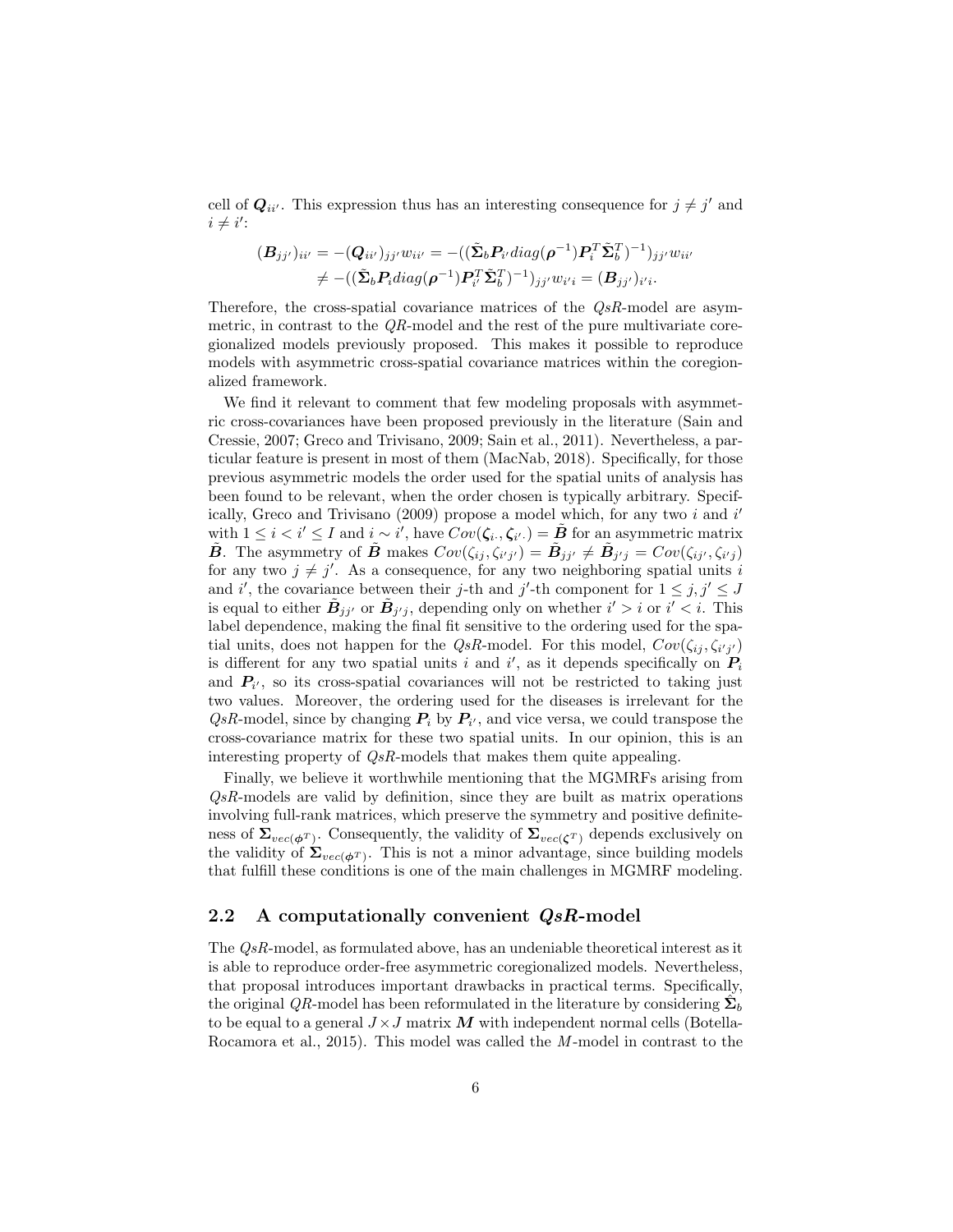original QR-model, which was parameterized as a function of an orthogonal matrix  $P$  and the Cholesky matrix of the covariance matrix between diseases  $\tilde{\Sigma}_b$ . The great advantage of M-models is that they no longer need the direct use of orthogonal and Cholesky matrices and are therefore computationally much more convenient, making it possible to perform multivariate analyses on tens of diseases. Botella-Rocamora et al. (2015) showed the equivalence of the QR and M-models, although, as mentioned, they are very different in practical terms.

The  $QsR$ -proposal posed above as an  $M$ -model would require the use of a different  $M$  matrix per spatial unit, but all of them would have to be of the form  $M_i = (\hat{\Sigma}_b)_i^T = P_i^T \tilde{\Sigma}_b^T$  for different orthogonal matrices  $P_i$ . Sampling from this set of matrices would require working back again with orthogonal and Cholesky matrices and so the computational advantage of the M-model would be lost for the general  $QsR$ -model. However, the computational benefit of the M -model is something that we would not want to lose with the above proposal of coregionalized asymmetric models. Thus, our current goal is to formulate a variation of the  $QsR$ -model with the computational advantages of the  $M$ -model.

Asymmetric QsR-models arise as the outcome of using a different orthogonal matrix  $P_i$  for each spatial unit but a common covariance structure between diseases  $\Sigma_b$ . Obviously, this general asymmetric model is over-parameterized, since a different orthogonal matrix should be estimated per spatial unit. Thus, we could formulate a more convenient modeling proposal by restricting the orthogonal matrices  $P_i$  to a particular subset of the whole set of  $J \times J$  orthogonal matrices. As mentioned previously, the general QsR-model can be formulated as:

$$
vec(\boldsymbol{\zeta}^T) = (\boldsymbol{I}_I \otimes \tilde{\boldsymbol{\Sigma}}_b) Bdiag(\boldsymbol{P}_1, ..., \boldsymbol{P}_I) vec(\boldsymbol{\phi}^T)
$$
  
=  $Bdiag(\tilde{\boldsymbol{\Sigma}}_b \boldsymbol{P}_1, ..., \tilde{\boldsymbol{\Sigma}}_b \boldsymbol{P}_I) vec(\boldsymbol{\phi}^T) = Bdiag(\boldsymbol{M}_1^T, ..., \boldsymbol{M}_I^T) vec(\boldsymbol{\phi}^T),$ 

while the  $QR$ -model had a single  $P$  matrix which also yielded a common  $M$ matrix. We could simplify the general  $Q_sR$ -model as follows. Let us consider the orthogonal matrices above to be of the form  $P_i = PR_i$  for P, a common orthogonal matrix for all spatial units, and  $\mathbf{R}_i$  a collection of  $J \times J$  permutation (and therefore orthogonal) matrices. The collection of matrices  $\{P_i; i = 1, ..., I\}$ , as just defined, are a subset of the set of  $J \times J$  orthogonal matrices, and so this model is a particular (restrictive) case of the general QsR-model, henceforth a permuted QsR-model.

Obviously, the permuted  $QsR$ -model is less parameterized than the general  $QsR$ -model. Algebraically, the permuted  $QsR$ -model can be expressed as:

$$
vec(\boldsymbol{\zeta}^T) = (\boldsymbol{I}_I \otimes \tilde{\boldsymbol{\Sigma}}_b)Bdiag(\boldsymbol{P}\boldsymbol{R}_1, ..., \boldsymbol{P}\boldsymbol{R}_I)vec(\boldsymbol{\phi}^T) = Bdiag(\tilde{\boldsymbol{\Sigma}}_b \boldsymbol{P}\boldsymbol{R}_1, ..., \tilde{\boldsymbol{\Sigma}}_b \boldsymbol{P}\boldsymbol{R}_I)vec(\boldsymbol{\phi}^T) = Bdiag(\boldsymbol{M}^T \boldsymbol{R}_1, ..., \boldsymbol{M}^T \boldsymbol{R}_I)vec(\boldsymbol{\phi}^T) = Bdiag((\boldsymbol{R}_1^T \boldsymbol{M})^T, ..., (\boldsymbol{R}_I^T \boldsymbol{M})^T)vec(\boldsymbol{\phi}^T).
$$

This means that, for the permuted  $QsR$ -model, a different matrix  $M_i = R_i^T M$ is used to induce multivariate dependence in  $\zeta$  and these matrices are simple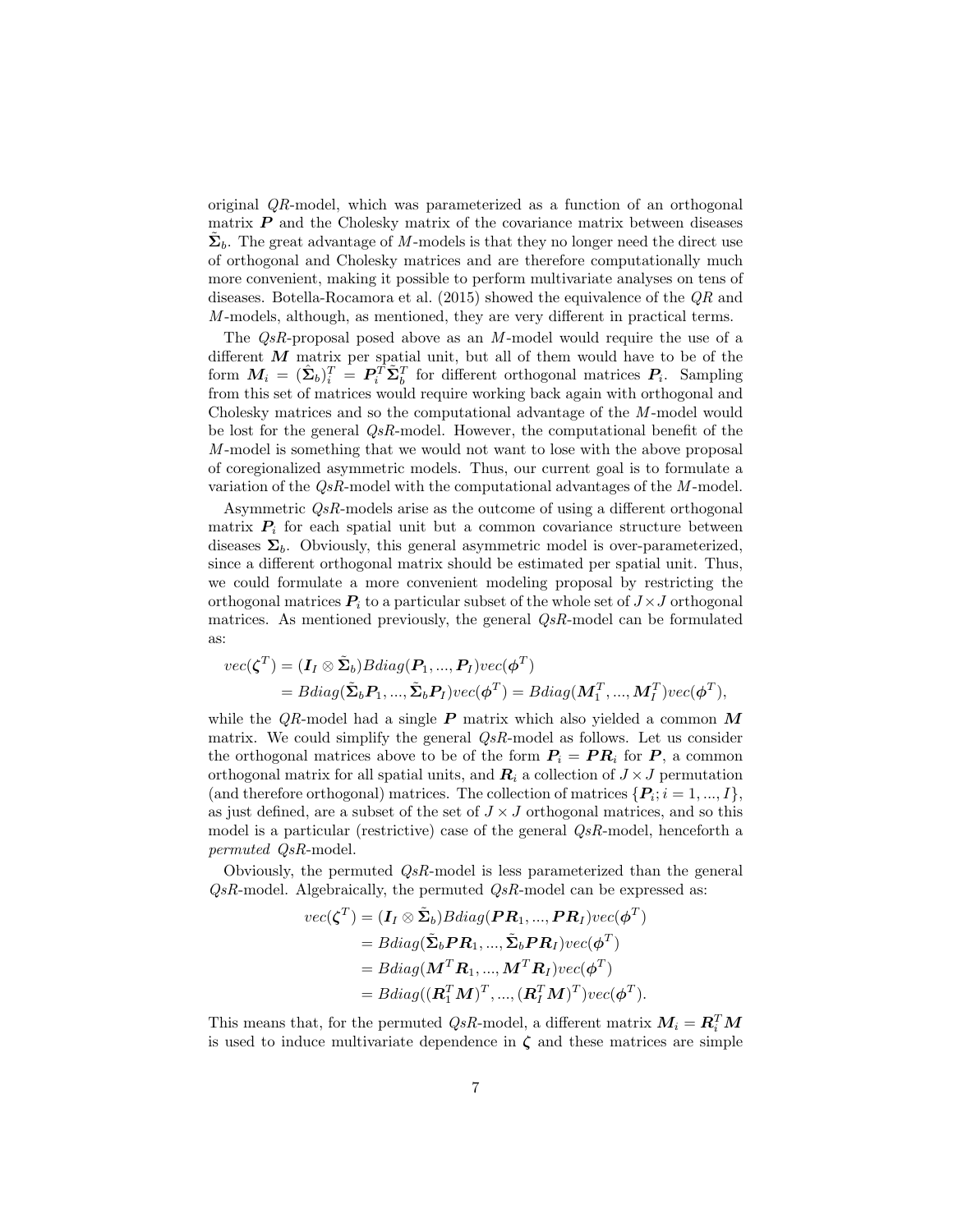copies of a common  $M$  matrix with their rows permuted in a different manner for each spatial unit, according to the corresponding permutation matrix  $\mathbf{R}_i^T$ . Therefore, sampling from this proposal avoids the need to sample from the space of orthogonal matrices  $P_i$  and the space of Cholesky matrices  $\tilde{\Sigma}_b$ , and so the computational advantages of the M-model still remain in the permuted  $QsR$ model. In any case, the permuted QsR-model is able to reproduce asymmetric cross-covariance matrices like the original QsR-model.

Note that although the permuted  $QsR$ -model is just a particular restrictive case of the general  $QsR$ -model, the set of permuted  $QsR$ -models is much larger than the original  $QR$ -model. Specifically, for  $J$  diseases there are  $J!$  possible choices for each  $R_i$  and, therefore, for I spatial units and given  $\phi$  and M, the permuted  $QsR$ -model is able to reproduce  $(J!)^I$  different combinations of the underlying patterns. For just  $J = 2$  diseases and a moderate region of study, this number could easily be quite large. Thus, the permuted  $QsR$ -model introduces considerable additional flexibility in the modeling. For even a moderate number of diseases, the permuted  $Q_sR$ -model would contain a huge number of variations as compared to the original  $QR$ -model, perhaps also causing it to be overparameterized. In that case, a subset of all possible J! permutations of the rows of M could be more convenient than considering all the possible permutations. This would reduce the complexity of the permuted  $Q_sR$ -model, thereby possibly yielding a more parsimonious fit. We will also consider this possibility in Section 5.

## 3 Conditional approaches to multivariate Gaussian Markov random fields

Defining MGMRFs through the definition of the conditional distributions of the cells of  $\zeta$  is the main alternative to coregionalization models. In this section we introduce two classes of multivariate and univariate conditional MGMRFs, respectively. Later on, we will examine the links between these two classes of models and then explore some relationships between them and two additional classes of coregionalized models to be defined below.

#### 3.1 The class of multivariate conditional MGMRFs  $(\mathcal{C}_M)$ :

Mardia (1988) proposes a way of generalizing univariate GMRFs to multivariate studies. His work starts with the original formulation of univariate GMRFs  $\theta$  by Besag (1974) as a set of univariate conditional distributions on each of its components  $\theta_i | \theta_{-i}$ . Specifically, for the zero-mean case, the conditional formulation of univariate GMRFs correspond to the model arising from the set of conditional distributions:

$$
\theta_i | \boldsymbol{\theta}_{-i} \sim N\left(\sum_{i' \sim i} \beta_{ii'} \theta_{i'}, \sigma_i^{-2}\right), \ i = 1, ..., I,
$$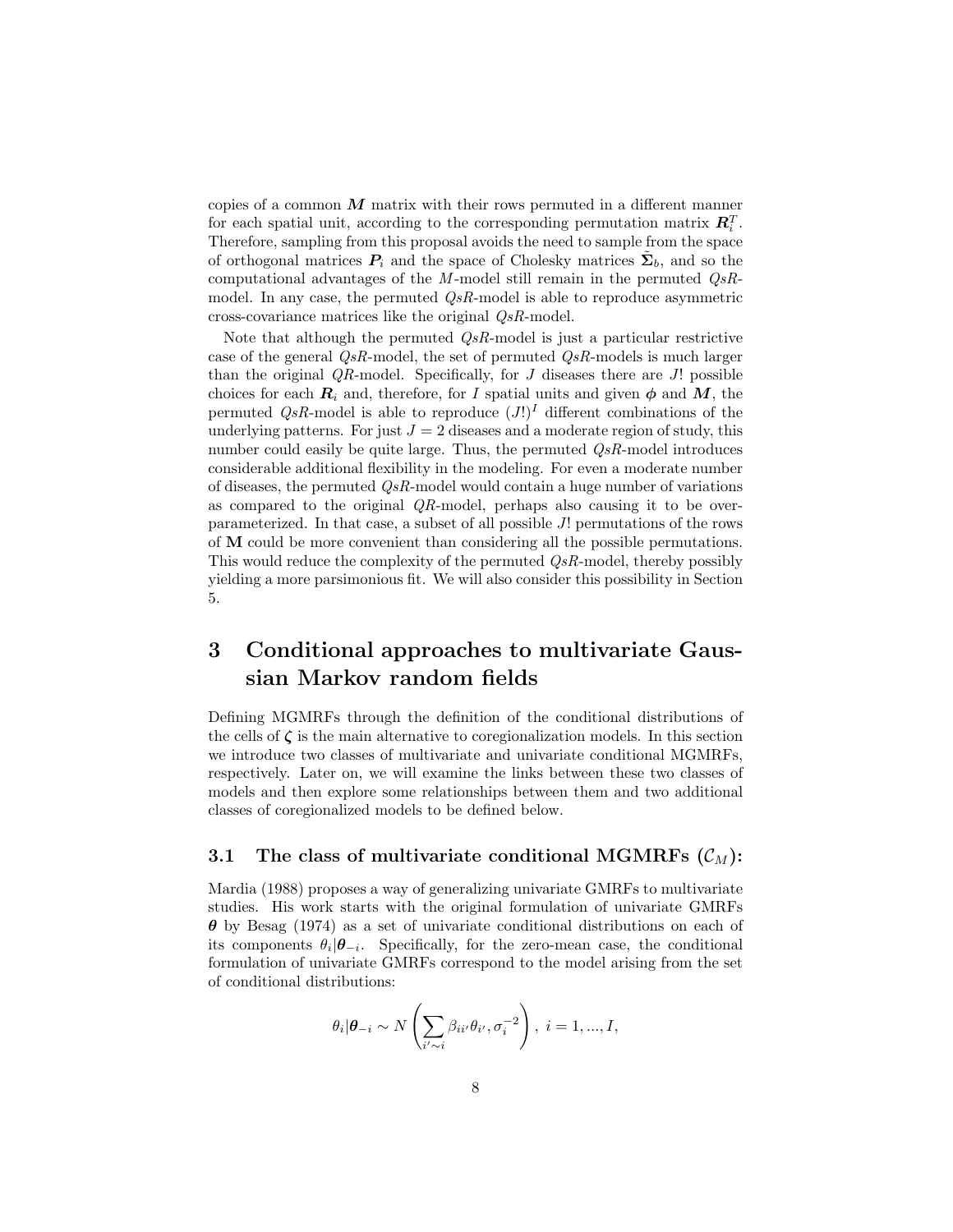where  $i' \sim i$  denotes all subindexes  $i'$  corresponding to neighboring spatial units of i, and  $\theta_{-i}$  stands for the vector  $\theta$  leaving out its i-th component. Note that we parameterize this normal distribution and the rest in this paper in terms of their precision or precision matrices. Some restrictions are imposed on  $\beta$  and  $\sigma$  so that this set of conditional distributions yields a valid joint multivariate distribution for  $\theta$ .

In a similar manner, Mardia's proposal contains all those models which can be expressed in the following form. For an  $(I \times J)$ -matrix  $\zeta$ , let us consider the multivariate conditional distributions of each of its rows given the rest as:

$$
\zeta_{i.} | vec(\zeta_{-i.}^{T}) \sim N_J \left( \sum_{i' \sim i} \beta_{ii'} \zeta_{i'}^{T}, \Omega_i \right) i = 1, ..., I
$$
 (3)

where  $\{\beta_{ii'} : i, i' = 1, ..., I\}$  stands for a set of general unrestricted  $J \times J$ matrices,  $\{\mathbf\Omega_i : i = 1, ..., I\}$  is a collection of  $J \times J$  symmetric, positive definite precision matrices. Note that, although Mardia originally defines the mean of the conditional distributions above as a sum for  $i' \neq i$ , it is usually assumed that  $\beta_{ii'} = 0$  for  $i \nsim i'$ , as we have done, in order to induce Markovianity in the overall process. Furthermore, for notational convenience,  $\beta_{ii}, i = 1, ..., I$  are assumed to be equal to  $-I_J$  (Mardia, 1988). Obviously, as for univariate GMRFs, some requirements will have to be imposed on  $\beta_{ii'}$  and  $\Omega_i$  in order to guarantee the symmetry and positive definiteness of the overall precision matrix  $\Omega_{vec(\zeta)}$ . Nevertheless, we do not develop those conditions further as they will not be of particular interest throughout the rest of this paper. We will refer to this class of models, for any particular choice of  $\beta_{ii'}$  and  $\Omega_i$ , as  $\mathcal{C}_M$ , where the subindex M stands for multivariate conditional models, i.e. MGMRFs defined through the multivariate conditional distribution of the observations for each location given the rest. See, for example, Billheimer et al. (1997); Carlin and Banerjee (2003); Gelfand and Vounatsou (2003); Sain and Cressie (2007) and Greco and Trivisano (2009) for some particular proposals in the literature belonging to  $\mathcal{C}_M$ .

### 3.2 The class of univariate conditional MGMRFs  $(\mathcal{C}_U)$ :

We are now going to define a second class of conditional models that do not belong to  $\mathcal{C}_M$ . This class of models corresponds to the set of univariate conditional models that would be particular cases of the general modeling proposal in Sain et al. (2011). Specifically, this set of MGMRFs contains all those models which can be expressed in the following form. For an  $(I \times J)$ -matrix  $\zeta$ , let us consider the univariate conditional distributions of each of its cells given the rest as:

$$
\zeta_{ij}|vec(\zeta_{-(ij)}) \sim N\left(\sum_{i' \sim i} \beta_{iji'j}\zeta_{i'j} + \sum_{j' \neq j} \beta_{ijij'}\zeta_{ij'} + \sum_{i' \sim i} \sum_{j' \neq j} \beta_{iji'j'}\zeta_{i'j'}, \sigma_{ij}^2\right)
$$

for a general  $I \times J \times I \times J$  4-dimensional array  $\beta$ . Some requirements will also have to be imposed for  $\beta$  and  $\sigma$  in order to guarantee the validity of  $\Omega_{vec(\zeta)}$ ,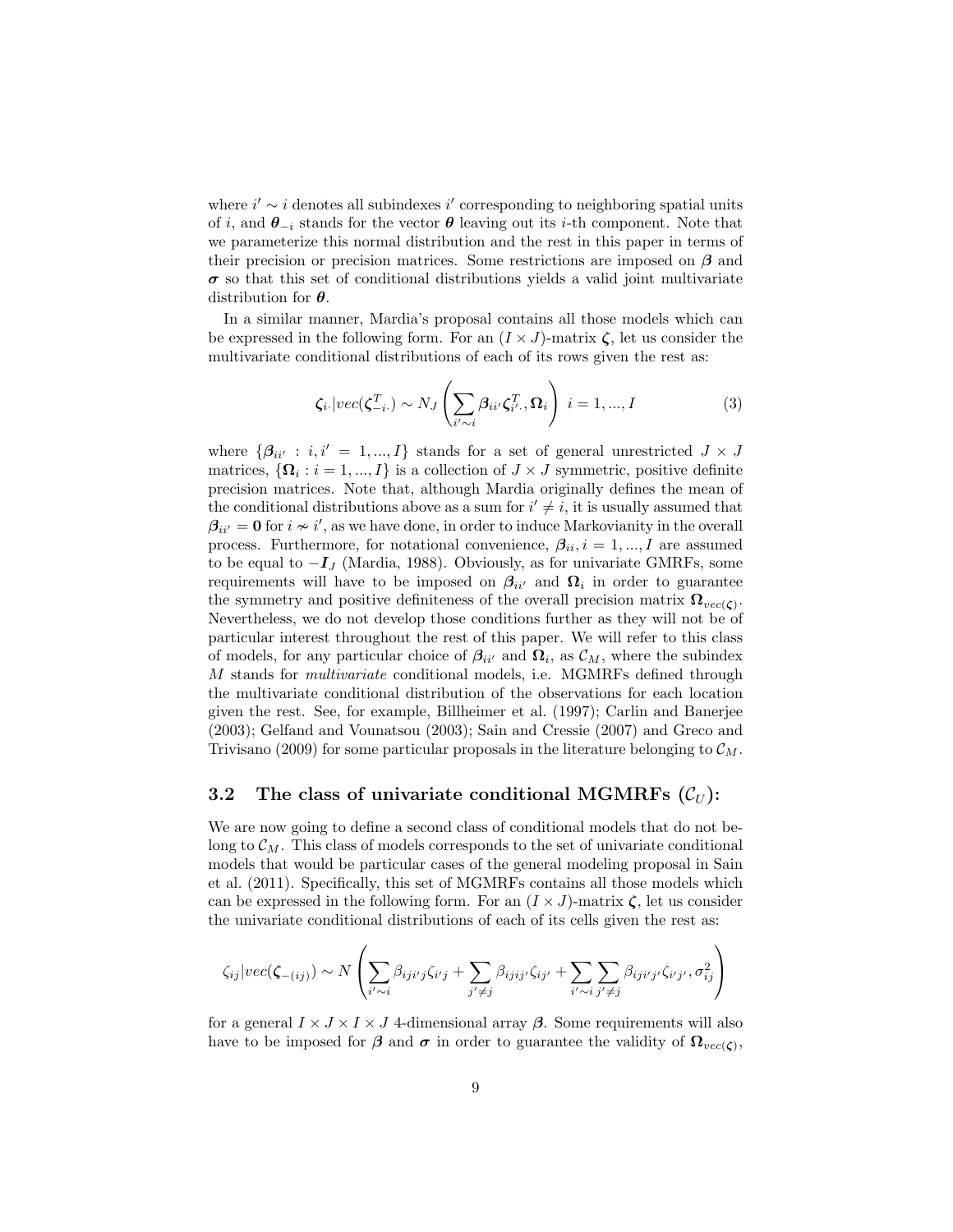although, once again, they will not be of particular interest henceforth. We will refer to this set of models as  $\mathcal{C}_U$ , where the subindex U stands for *univariate* conditional models, i.e. MGMRFs defined through the multivariate conditional distribution of each of its cells given the rest. See, for example, Kim et al. (2001); Jin et al. (2007) and Sain et al. (2011) for some particular cases of models in  $\mathcal{C}_U$ .

Thus, to sum up, we have two classes of models  $\mathcal{C}_M$  and  $\mathcal{C}_U$  available, defined as collections of conditional models. The first set relies on the multivariate conditional distributions of the rows of a matrix  $\zeta$  given the rest of the rows, while the second relies on the univariate conditional distributions of each cell of  $\zeta$  given the rest of the cells.

#### 3.3 Multivariate versus univariate conditional models

We are now going to explore the relationship between the two sets of conditional MGMRFs defined above. Ippoliti et al. (2018) have recently pointed out the equivalence of these two sets, that is, that any model in  $\mathcal{C}_M$  can be equivalently reexpressed as a model in  $\mathcal{C}_U$ , and vice versa. The following two results (see the final Annex for their proofs) shed some more light on that equivalence. In particular they provide the particular equivalence of any of the MGMRFs in any of these classes as an element of the other class.

**Theorem 1** Let  $\zeta$  be an MGMRF in  $\mathcal{C}_M$  defined as:

$$
\zeta_{i\cdot} |vec(\zeta_{-i\cdot}^T) \sim N_J(\sum_{i'\sim i} \beta_{ii'} \zeta_{i'\cdot}^T, \Sigma_i^{-1}), i=1,...,I,
$$

then  $\zeta$  also belongs to  $\mathcal{C}_U$ . In particular:

$$
\zeta_{ij}|vec(\zeta_{-(ij)}) \sim N\left(\sum_{i' \sim i} \beta_{iji'j}^* \zeta_{i'j} + \sum_{j' \neq j} \beta_{ijij'}^* \zeta_{ij'} + \sum_{j' \neq j} \sum_{i' \sim i} \beta_{iji'j'}^* \zeta_{i'j'}, \sigma_{ij}^{-2}\right)
$$
  
for  $\beta_{iji'j'}^* = (diag(\Sigma_i^{-1})^{-1}\Sigma_i^{-1}\beta_{ii'})_{jj'}$  and  $\sigma_{ij}^{-2} = (\Sigma_i^{-1})_{jj}$ .

As a main consequence of this result, we have that any multivariate conditional model, as defined above, can also be expressed as a univariate conditional model and therefore  $\mathcal{C}_M \subseteq \mathcal{C}_U$ . Theorem 1 also provides a way of expressing any multivariate conditional model as an univariate conditional model. However, the following theorem gives additional insight into the relationship between these two sets.

**Theorem 2** Given  $\zeta$ , an MGMRF in  $\mathcal{C}_U$ ,  $\zeta$  can also be formulated as a multivariate conditional model in  $\mathcal{C}_M$ . Specifically, if:

$$
\zeta_{ij}|vec(\zeta_{-(ij)}) \sim N\left(\sum_{i' \sim i} \beta_{iji'j}\zeta_{i'j} + \sum_{j' \neq j} \beta_{ijij'}\zeta_{ij'} + \sum_{j' \neq j} \sum_{i' \sim i} \beta_{iji'j'}\zeta_{i'j'}, \sigma_{ij}^{-2}\right)
$$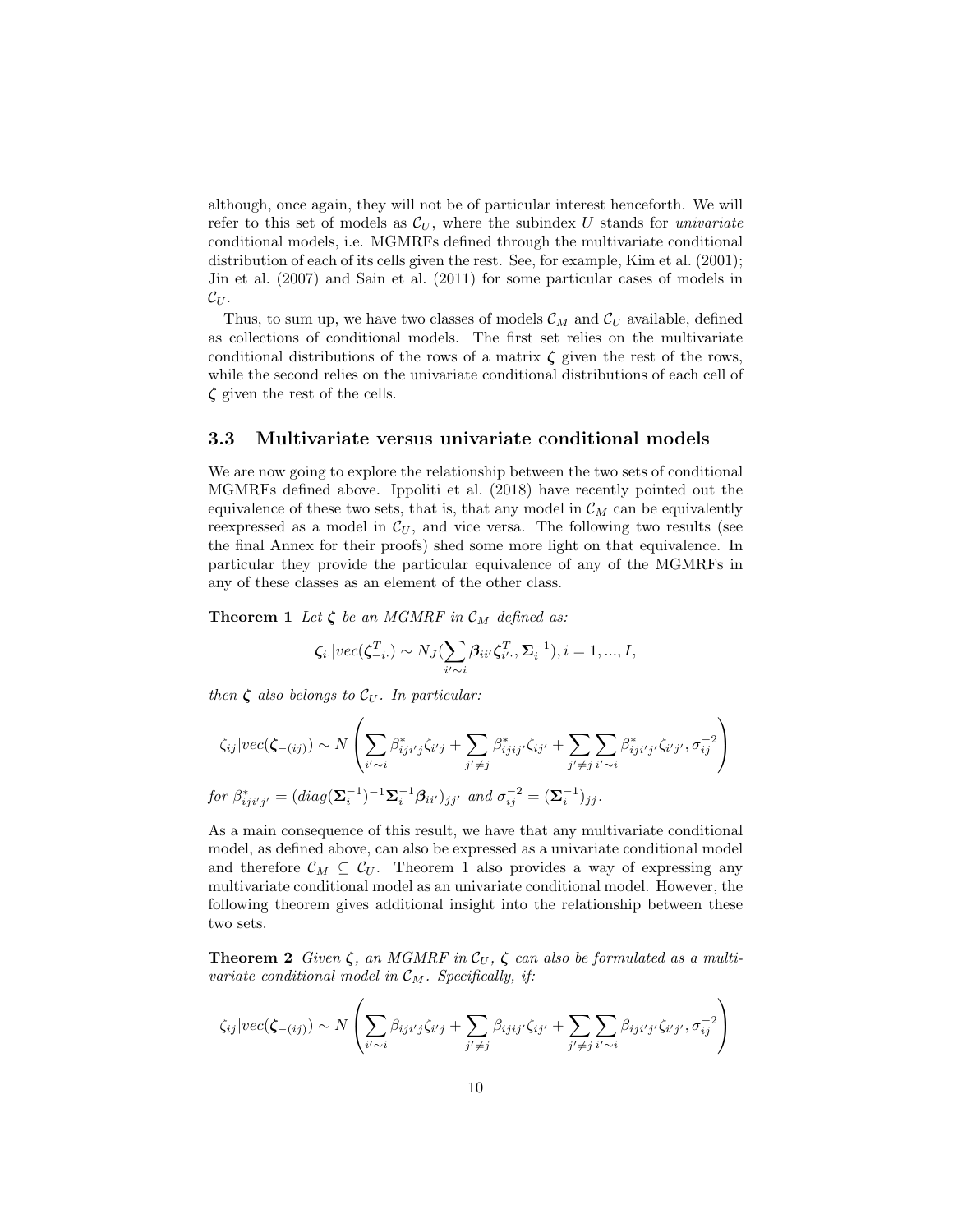then this model can also be equivalently expressed as:

$$
\zeta_{-i} \mid vec(\boldsymbol{\zeta}_{-i}^{T}) \sim N_J \left( \sum_{i' \sim i} \beta_{ii'}^{*} \zeta_{i'}^{T}, diag(\boldsymbol{\sigma}_{i}^{-2}) \right), \ i = 1, ..., I. \tag{4}
$$

for  $\beta^*_{ii'} = (\beta_{iji'j'})^J_{j,j'=1}.$ 

As a consequence of this result  $\mathcal{C}_U \subseteq \mathcal{C}_M$  and therefore, from Theorems 1 and 2, we have that  $\mathcal{C}_M = \mathcal{C}_U$ , which has also been recently stated by Ippoliti et al. (2018) as mentioned above. In other words, any multivariate conditional model can be alternatively formulated as an equivalent univariate model, and vice versa. So the preference for posing the multivariate or the univariate version of any conditional model should just be a question of convenience in terms of software availability, sparser implementations of any of these alternatives, better convergence of MCMC algorithms, and so forth. Moreover, Theorems 1 and 2 specify for any model in both  $\mathcal{C}_M$  and  $\mathcal{C}_U$  its alternative formulation as elements of the other set of models. This alternative formulation might be helpful, for example, to determine conditions on the validity of any conditionally formulated MGMRF since that alternative formulation could perhaps yield useful conditions based on the specific theory of that class of models.

Theorems 1 and 2 also have an interesting consequence for multivariate conditional models. Thus, any model in  $\mathcal{C}_M$  can be alternatively expressed as another equivalent multivariate conditional model with  $\Omega_i$  diagonal for any i. This is a direct consequence of applying Theorems 1 and 2, consecutively, to any model in  $\mathcal{C}_M$ . Specifically, any multivariate conditional model formulated as Expression (3) can be equivalently formulated as Expression (4) with  $\beta_{ii'}^* = diag(\mathbf{\Omega}_i)^{-1} \mathbf{\Omega}_i \beta_{ii'}$  and  $\sigma_{ij}^2 = (\mathbf{\Omega}_i)_{jj}$ . Therefore, the subclass of elements of  $\mathcal{C}_M$  with diagonal conditional precision matrices  $\Omega_i$  for all i is as rich as the whole  $\mathcal{C}_M$ , since it contains models with joint covariance structures that are identical to any model in  $\mathcal{C}_M$ . As a consequence, considering general variancecovariance matrices  $\mathbf{\Omega}_i$  in  $\mathcal{C}_M$  seems unnecessary and it would suffice to consider  $\Omega_i$  to be diagonal matrices in order to generate all the covariance structures considered in  $\mathcal{C}_M$ .

#### 3.4 Coregionalized versus conditional models

We are now going to explore the relationship between the classes of pure coregionalized and conditional models,  $\mathcal{C}_U$  and  $\mathcal{C}_M$ , as defined above. We start by first defining two classes of coregionalized multivariate models and we will later explore their relationship with the classes of conditional models.

### 3.4.1 The classes of coregionalized MGMRFs ( $\mathcal{C}_C$  and  $\mathcal{C}_C^*$ ):

We consider as the set of coregionalized models that composed of the QsRmodel, as defined in the previous section, and all its particular cases. As mentioned, the covariance matrix of that general model is that of Expression (2),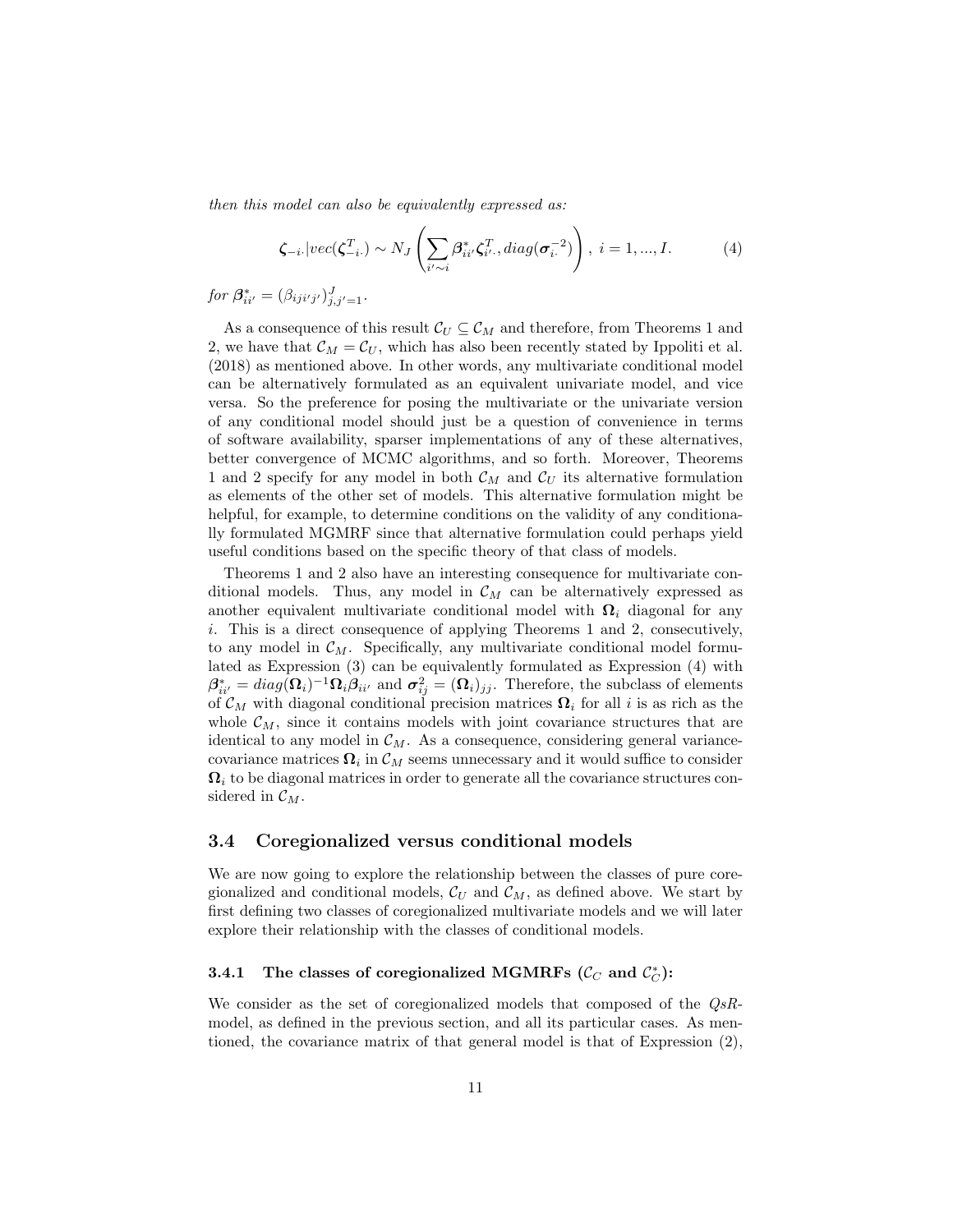which has as (symmetric) particular cases the  $QR$ -model and M-models already mentioned, the Case 3 model in Jin et al. (2007) or that in Gelfand and Vounatsou (2003), to cite just some particular cases. Obviously this set also contains the permuted  $QsR$ -model. We will refer to this set of models as  $\mathcal{C}_C$ , where the subindex C stands for *coregionalized* models.

Besides the set  $\mathcal{C}_C$ , there is a second extended set of coregionalization models that could be of interest for this discussion. The models in  $\mathcal{C}_C$ , as introduced in Section 2, rely on underlying pCAR distributions. Nevertheless, nothing prevents the underlying patterns  $\phi$  of coregionalized models from having more general spatial structures beyond the GMRF framework (see Knorr-Held and Raßer (2000) or Botella-Rocamora et al. (2012) for two particular examples). In that case we could define an extended set of coregionalization models  $\mathcal{C}_{C}^*$  as that arising when general spatial structures, beyond GMRF, are considered to build the asymmetric model introduced in Section 2. We do not discuss the elements of this set in more detail here as it is not required for the subsequent discussion of the relationship between classes of models. Note that, to our knowledge,  $\mathcal{C}_{C}^*$  contains as particular cases all the pure coregionalization models, with independent columns in  $\phi$ , already proposed in the literature.

#### 3.4.2 Some links between coregionalized and conditional models

Theorem 2.2 in Mardia (1988) allows us to derive for any MGMRF the multivariate conditional distributions  $\zeta_i$  |vec( $\zeta_{-i}^T$ ) from the joint distribution of  $vec(\zeta^T)$ . For the zero-centered case, that theorem states that if  $vec(\zeta^T) \sim N_{IJ}(\mathbf{0}_{IJ}, \mathbf{\Sigma}^{-1})$ for a block-precision matrix  $\Sigma^{-1} = Block(\{(\Sigma_{ii'}^{-1})_{i,i'=1}^I\})$  of  $J \times J$  matrices, then  $\zeta_i$ :  $|vec(\zeta_{-i}^T) \sim N_J(\mu_i, \Sigma_{ii}^{-1}),$  with:

$$
\boldsymbol{\mu}_i = -\sum_{i'\sim i} (\boldsymbol{\Sigma}_{ii}^{-1})^{-1}\boldsymbol{\Sigma}_{ii'}^{-1}\boldsymbol{\zeta}_{i'}^T.
$$

It is easy to check that this result, when applied to the  $QsR$ -model with  $pCAR$ distributions for  $\phi$ , which had  $\Sigma_{ii'}^{-1} = D_{ii'} \Sigma_b^{-1} - w_{ii'} Q_{ii'}$  (see Expression (1)), yields the following set of multivariate conditional distributions:

$$
\zeta_i | vec(\zeta_{-i}^T) \sim N_J(\sum_{i' \sim i} \beta_{ii'} \zeta_{i'}^T, D_{ii} \Sigma_b^{-1})
$$
\n(5)

where  $D_{ii}$ , the *i*-th diagonal element of  $D$ , is just the number of neighbors of the i-th spatial unit if adjacency is considered as neighboring criterion for the pCAR distribution, and  $\beta_{ii'} = -(\Sigma_{ii}^{-1})^{-1}\Sigma_{ii'}^{-1}$ , which for  $i' \sim i$  is:

$$
\begin{aligned} \beta_{ii'} &= -(D_{ii}^{-1} \Sigma_b)(-w_{ii'} Q_{ii'}) = (D_{ii}^{-1} w_{ii'}) \Sigma_b(\tilde{\Sigma}_b P_{i'} diag(\rho^{-1}) P_i^T \tilde{\Sigma}_b^T)^{-1} \\ &= (D_{ii}^{-1} w_{ii'}) \tilde{\Sigma}_b P_i diag(\rho) P_{i'}^T \tilde{\Sigma}_b^{-1} .\end{aligned}
$$

Slightly different expressions would be obtained for  $\phi$  following another univariate GMRFs beyond pCAR. As a consequence, any model in  $\mathcal{C}_M$  of the kind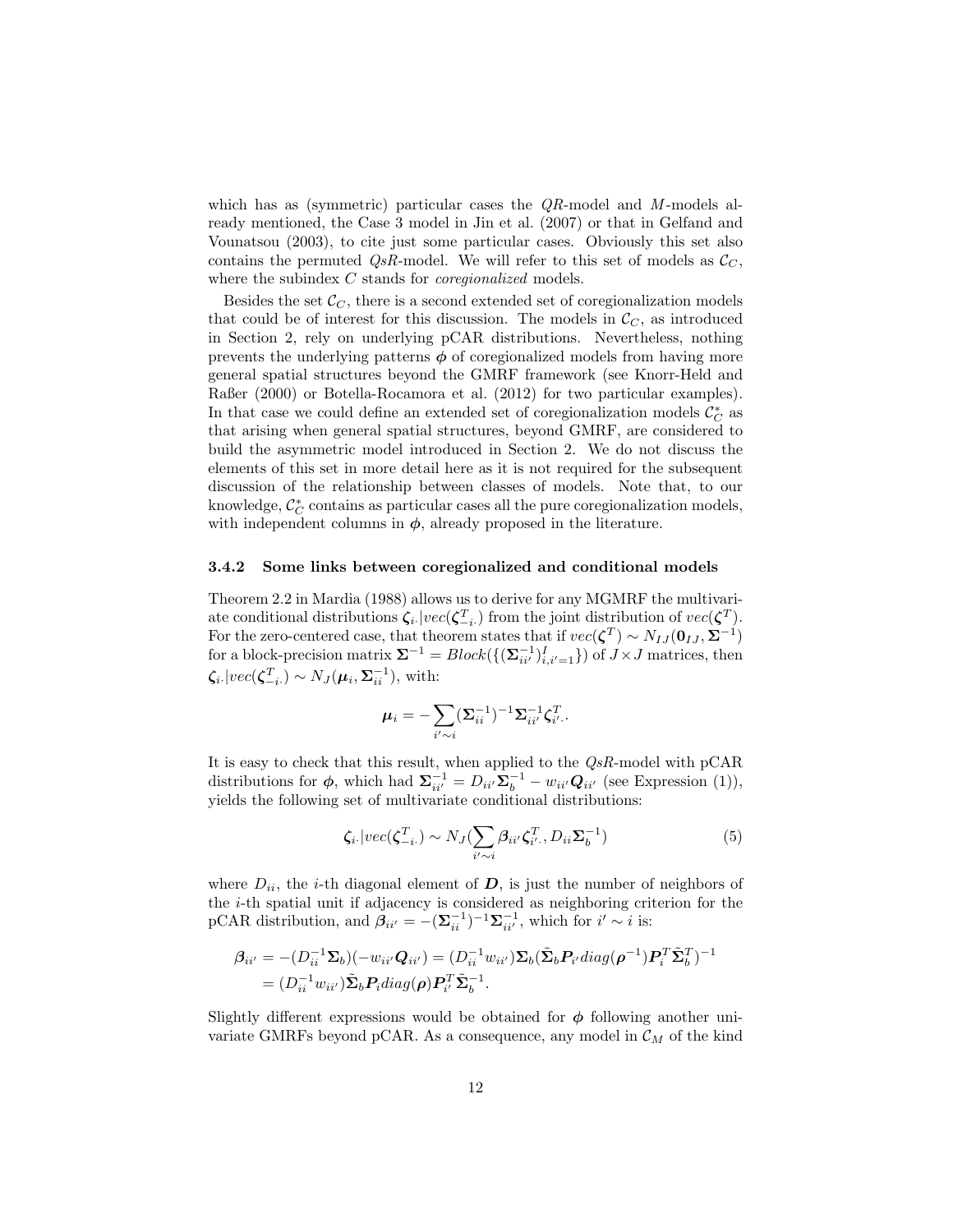above will also be an element of  $\mathcal{C}_C$ , that is, it could be alternatively formulated as a coregionalization model. Conversely, any conditional model that cannot be expressed as the expressions above for suitable  $P_1, ..., P_I$  and  $\Sigma_b$  matrices will not belong to  $\mathcal{C}_C$ .

In a similar manner, Theorem 1 in the Annex applied to Expression (5) yields that the QsR-model can be expressed as an univariate conditional model in  $\mathcal{C}_U$ with

$$
\beta_{ijij'j'} = (D_{ii}^{-1} w_{ii'} diag(\boldsymbol{\Sigma}_b^{-1})^{-1} (\tilde{\boldsymbol{\Sigma}}_b \boldsymbol{P}_{i'} diag(\boldsymbol{\rho}^{-1}) \boldsymbol{P}_{i}^T \tilde{\boldsymbol{\Sigma}}_b^T)^{-1})_{jj'}
$$
(6)

and  $\sigma_{ij}^{-2} = D_{ii} diag(\Sigma_b^{-1})_j$ . Thus, any model in  $\mathcal{C}_U$  with  $\beta_{iji'j'}$  and  $\sigma_{ij}^{-2}$  of this kind also belongs to  $\mathcal{C}_C$  and can therefore take advantage of the computational and theoretical results of that approach. Conversely, if an univariate conditional model could not take the expression above for suitable  $P_1, ..., P_I$  and  $\Sigma_b$ matrices, it will not be an element of  $\mathcal{C}_C$ .

The results above are quite interesting as they show that the most general case in  $\mathcal{C}_{C}$ , and therefore all models in that family, can be expressed as multivariate conditional models of  $\mathcal{C}_M$  and  $\mathcal{C}_U$ , and as a consequence  $\mathcal{C}_C \subseteq \mathcal{C}_M = \mathcal{C}_U$ . However,  $\mathcal{C}_M$  or  $\mathcal{C}_U$  are not contained in  $\mathcal{C}_C$  as some of their models cannot be reproduced as  $QsR$ -models. For example, let us consider the multivariate conditional model of Greco and Trivisano (2009), which belongs to  $\mathcal{C}_M$ . Their proposal, as mentioned previously, considered the same asymmetric cross-covariance matrix  $\tilde{B}$  for all neighboring units i and i', with  $i' > i$ . This will not be possible for QsR-models since if  $Q_{ii'} = Q_{ii''}$  for all neighboring units i, i' and i'' for  $1 \leq i \leq i', i'' \leq I$ , then  $P_1 = ... = P_I$ , which would necessarily yield symmetric (and identical) cross-covariance matrices for any two pairs of spatial units. In consequence, the former relationship between  $\mathcal{C}_C$  and  $\mathcal{C}_M$  is really of the kind  $\mathcal{C}_C \subset \mathcal{C}_M = \mathcal{C}_U$  instead of just  $\mathcal{C}_C \subseteq \mathcal{C}_M = \mathcal{C}_U$ .

Expressions (5) and (6) also have a second interesting interpretation.  $QsR$ models, viewed as such Expressions, yield interesting subclasses of  $\mathcal{C}_M$  and  $\mathcal{C}_U$ with valid models by construction, when this condition is not so easy to achieve. Indeed, for these models, necessary and sufficient conditions on  $\rho$  exist so that coregionalized models produce valid proposals. The search for valid elements in  $\mathcal{C}_M$  or  $\mathcal{C}_U$  is one of the main challenges when proposing new multivariate conditional models, and sufficient (but not necessary) conditions on  $\rho$  are usually available for those models. Expressions (5) and (6) characterize the elements of  $\mathcal{C}_M$  and  $\mathcal{C}_U$  that are also elements of  $\mathcal{C}_C$ . Accordingly, necessary and sufficient conditions on  $\rho$  can be formulated for them to produce valid models. Thus, for these cases we will not miss any model as a consequence of setting only sufficient conditions that could lead us to consider just a restrictive subset of models instead of all the possible valid models.

Finally, we consider it appropriate to conclude by mentioning that the set of coregionalized models is really larger than might be expected according to the above results. We must recall that we have defined a second extended set of coregionalized models  $\mathcal{C}_{C}^*$  which also contained coregionalized models relying on non-GMRF underlying structures. Therefore, coregionalized models are able to generate multivariate spatial dependence structures which will not necessarily be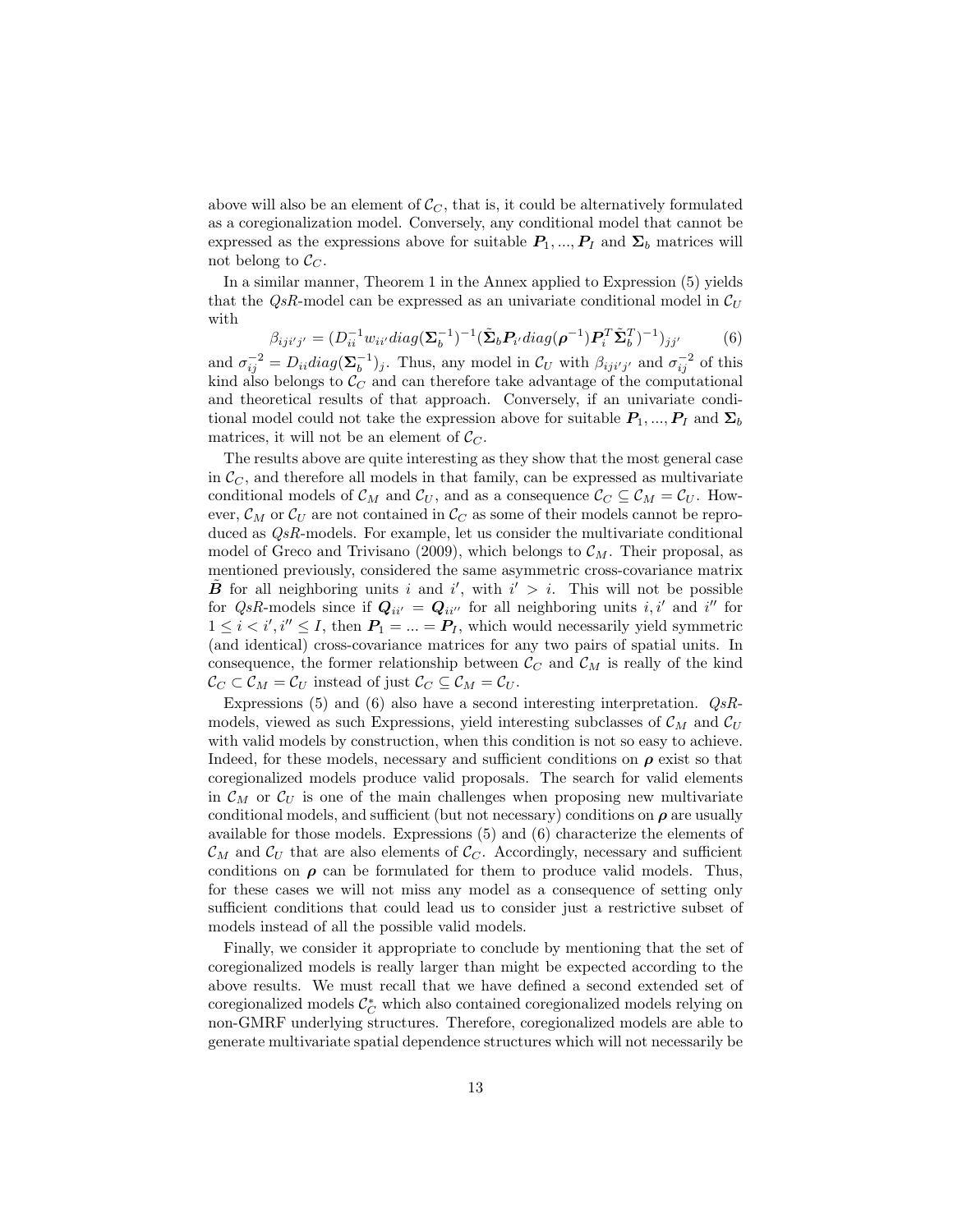MGMRFs. In contrast, multivariate conditional models, as sets of conditional normal distributions, define joint normal distributions which are necessarily MGMRFs. Consequently, any model in  $\mathcal{C}_{\mathcal{C}}^* \backslash \mathcal{C}_{\mathcal{C}}$  will not belong to  $\mathcal{C}_M = \mathcal{C}_U$ , thereby confirming that the set of coregionalized models is larger than might initially be expected.

### 4 An application of the permuted  $QsR$ -model

The aim of proposing  $QsR$ -models in this work is mainly theoretical, to make the family of coregionalized models larger. Nevertheless, we think it is worthwhile illustrating the feasibility and performance of the permuted  $QsR$ -model (its computationally convenient version) in a real setting. Accordingly, we have performed a three-variate mortality study in the Valencian Region, one of the 17 regions that Spain is divided up into. In this study we have analyzed cirrhosis, lung cancer, and oral cancer mortality for males, during the period 1991-2011, at the municipal level (a total of 540 municipalities). For the study of these three causes of death, we have considered two particular models, the (symmetric) M -model of Botella-Rocamora et al. (2015) and the above mentioned permuted  $QsR$ -model, which extends the M-model by permuting the rows of its  $M$  matrix for each municipality. Both models were implemented in WinBUGS and the code used to run the whole analysis (with the required complementary material) can be found as supplementary material at: http://github.com/MigueBeneito/MatPapersMAMB-CondVsCorreg.

We have implemented different versions of the permuted  $\mathcal{Q} sR$ -model in our analysis, all of them with pCAR distributions and using adjacency as criterion for defining neighboring sites. First, we considered a model with all 6=3! possible permutations of the rows of  $M$  for each spatial unit (full- $QsR$  model henceforth). Nevertheless, since  $\boldsymbol{M}$  rows are not identifiable for the M-model (Botella-Rocamora et al., 2015), we could switch any two rows of  $M$  by also switching the two corresponding columns of  $\phi$ , thereby obtaining exactly the same risks. Consequently, considering all possible row permutations of  $\overline{M}$  for each spatial unit could seem excessive. Therefore, in addition to the full- $QsR$ model, we have also considered additional constrained permuted  $QsR$ -models restricting the number of permutations for the rows of  $M$  and therefore reducing their complexity. Thus, we have considered a second permuted  $Q_sR$ -model with only one possible permutation of the rows of  $M$ , switching its second and third rows  $((2\rightarrow 3)\cdot QsR$  model henceforth). Note that the  $(1\rightarrow 2)$ ,  $(1\rightarrow 3)$  and  $(2\rightarrow 3) QsR$  models would be equivalent given the unidentifiability of the columns of  $\phi$  and the rows of M. All of these models basically consider the switching of two of the fitted underlying patterns in  $\phi$ . Finally, we have also considered a second simplified permuted QsR-model, also with a single possible permutation of the rows of M. For this model  $((1\rightarrow 3\rightarrow 2)\cdot QsR$  henceforth), the first row of M would be moved to the third, the third to the second, and the second to the first. Thus, this model, in contrast to  $(2\rightarrow 3)$ - $Q_sR$ , switches all three rows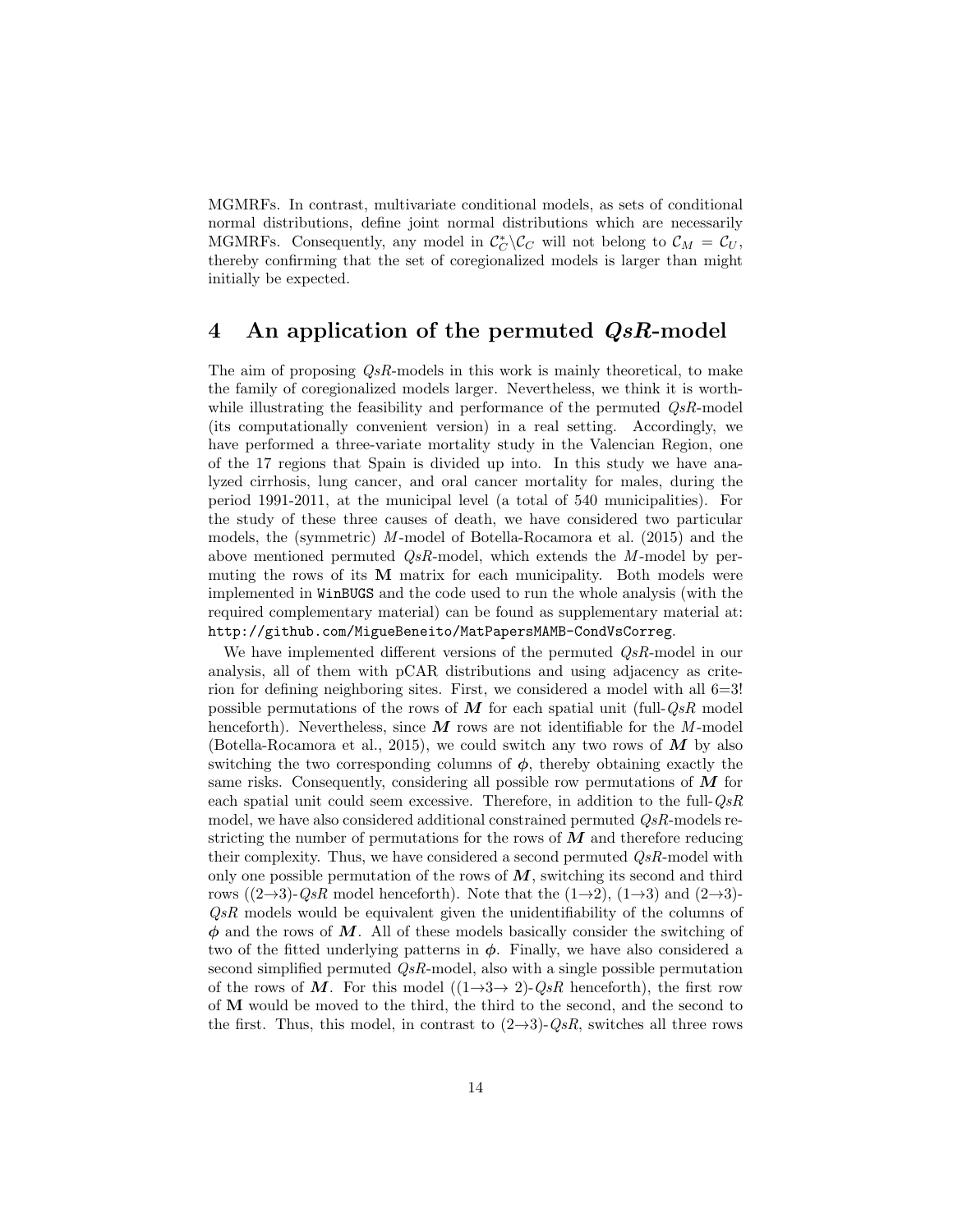Table 1: Mean posterior deviance  $(D)$ ; Effective number of parameters  $(p_D)$ ; Deviance Information Criterion (DIC) and logarithmic score (sum of the log-CPO values) for each of the models fitted.

| Model                                  |        | $p_D$ | DIC    | log-score |
|----------------------------------------|--------|-------|--------|-----------|
| $M$ -model                             | 6968.1 | 419.8 | 7387.9 | $-3776.5$ |
| Full- $QsR$                            | 6962.5 | 433.1 | 7395.5 | $-3768.2$ |
| $(2\rightarrow 3)$ - $QsR$             | 6955.1 | 419.9 | 7374.9 | $-3759.1$ |
| $(1\rightarrow 3 \rightarrow 2)$ - QsR | 6951.3 | 436.6 | 7387.9 | $-3772.7$ |

of  $M$  instead of just two. Note that the two restricted permuted  $QsR$ -models considered, given  $\phi$  and M, may reproduce  $2<sup>I</sup>$  different patterns in contrast to the full- $QsR$  model, which is able to reproduce  $6<sup>I</sup>$  different patterns. As a result it is far more flexible and, therefore, far more parameterized.

Table 1 shows the Deviance Information Criterion (DIC) (Spiegelhalter et al., 2002), and its components (mean posterior deviance and effective number of parameters) for all the models fitted. Additionally, Table 1 also reports the logarithmic score (sum of the log-CPO values) for each model (Gneiting and Raftery, 2007). Both DIC and logarithmic scores have been proposed as model selection criteria. Models with lower DICs are generally preferred, whereas for the logarithmic score models with higher values are considered as preferable. As shown in Table 1, the  $QsR$ -model outperforms the original  $M$ -model in terms of DIC, but only for the simplest  $(2\rightarrow 3)$ - $QsR$  model. Specifically, the  $(2\rightarrow 3)$ - $QsR$  and the M-model show similar complexity (pD), but the first shows a substantially better fit. In contrast, the  $(1\rightarrow 3\rightarrow 2)$ -QsR and  $(2\rightarrow 3)$ -QsR models show a similar fit but the second is more complex. Finally, the full- $QsR$  model does not greatly improve the fit but it does visibly increase the complexity, as compared to the  $M$ -model. Regarding the logarithmic score, the  $M$ -model achieves the worst performance according to this criterion and, in contrast, the  $(2\rightarrow 3)$ -QsR model once again shows the best results. Interestingly, according to this criterion, all three  $QsR$ -models run achieve a better performance than the original  $M$ -model.

We focus now our attention on the results of the  $(2\rightarrow 3)$ -QsR model, the most appropriate option in terms of both DIC and log-CPOs. We have calculated the Probability Integral Transform (PIT) (Stern and Cressie, 2000; Czado et al., 2009) for each observation in our data set as a validation of the fit of the models run. PITs are used as model assessment tools since they should be uniformly distributed between 0 and 1 if the observed data has really been generated from the corresponding model. Figure 1 shows a histogram for the PITs obtained for the  $(2\rightarrow 3)$ -QsR model. No evident departures can be appreciated on this same figure for the rest of the models fitted in this study, and thus the histograms for those models have been omitted. Figure 1 shows a distribution close to uniform on the interval [0,1], withperhaps a smaller probability for the higher values of the PITs. In any event, the Kullback-Leibler divergence for that sample of PITs versus a uniform distribution on [0,1] is equal to 0.497 units for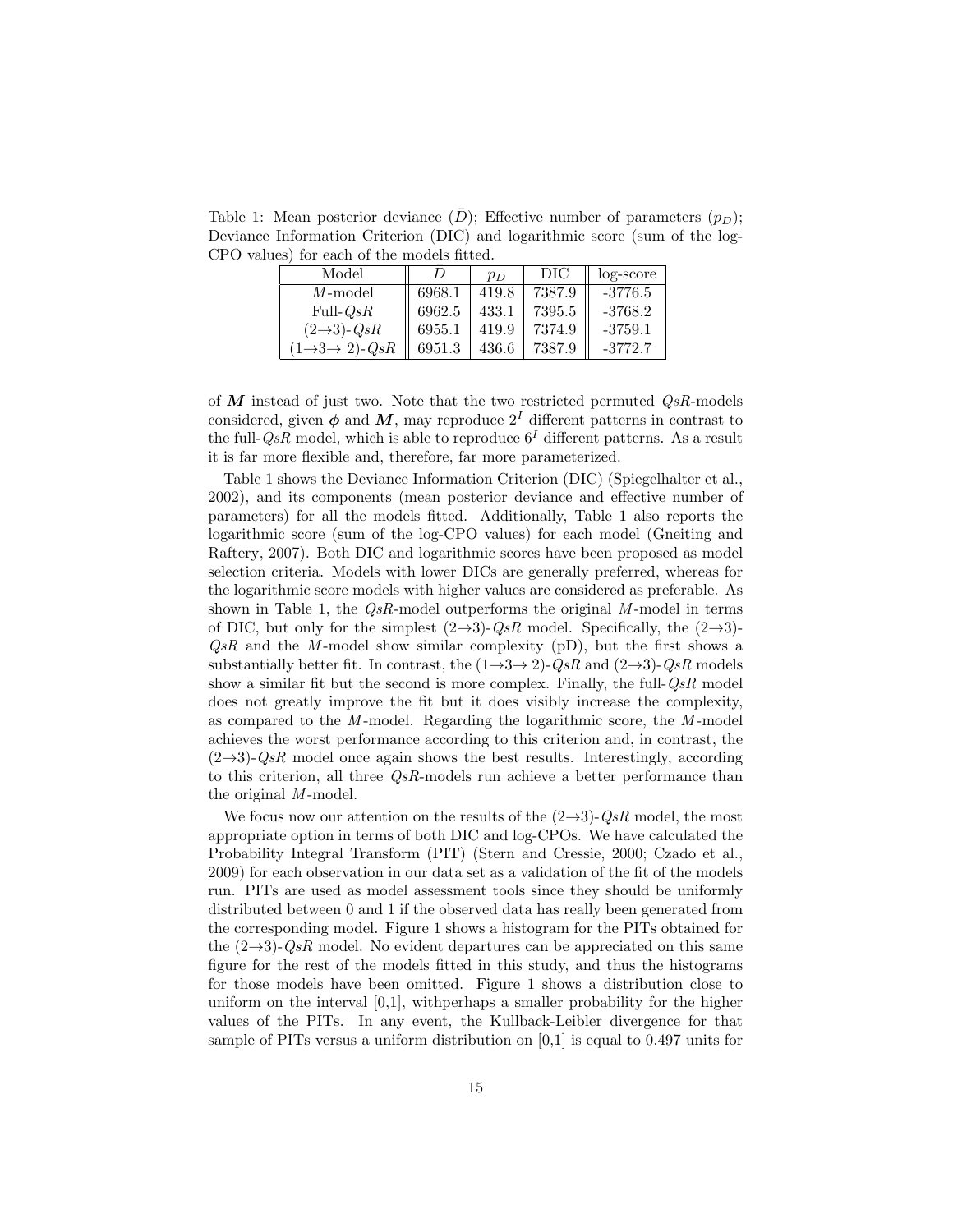**PITs for all 3 diseases (2−>3 model)**



Figure 1: PITs histogram for the  $(2\rightarrow 3)$ - $QsR$  model.

the  $(2\rightarrow 3)$ - $QsR$  model, 0.512 units for the  $(1\rightarrow 3\rightarrow 2)$ - $QsR$  model, 0.513 units for the full- $QsR$  model and 0.518 units for the M-model. Therefore, the most compatible PITs sample with a uniform distribution on  $[0,1]$  is obtained for the  $(2\rightarrow 3)$ -QsR model, while, on the contrary, the largest difference with that distribution is observed for the M-model, in accordance with the model selection criteria already mentioned.

The results for the  $(2\rightarrow 3)$ -QsR model show some particularly enlightening features. For example, we have calculated for Valencia (the largest city in our study) the posterior probability of its corresponding permuted M matrix,  $M_{Valencia}$ , being equal to that of each of its neighbors. We have calculated this as the proportion of iterations of the MCMC in which those matrices coincided for Valencia and for each of its neighboring towns (see document Rcode.pdf in the Annex material). We have found that, for the 32 neighbors of Valencia, that posterior probability varies between 3.0% and 99.8%, and thus we have towns with a high probability of having the same  $M_i$  matrix as Valencia and, on the contrary, other towns where that probability is quite low.

Table 2 shows the observed cases of each disease for Valencia and those towns with  $M_i$  matrices that are the most and least similar to that of Valencia. Focusing on cirrhosis and lung cancer (the causes with the highest mortality rates), we see that the ratio of those mortalities for Valencia is  $2.92(=7938/2722)$ . For the municipalities with a similar  $M_i$  matrix to that of Valencia the ratio is 2.65 and for the towns with the most different  $M_i$  matrices the ratio is 5.34, which is very different to that of Valencia. Note that this same relationship also holds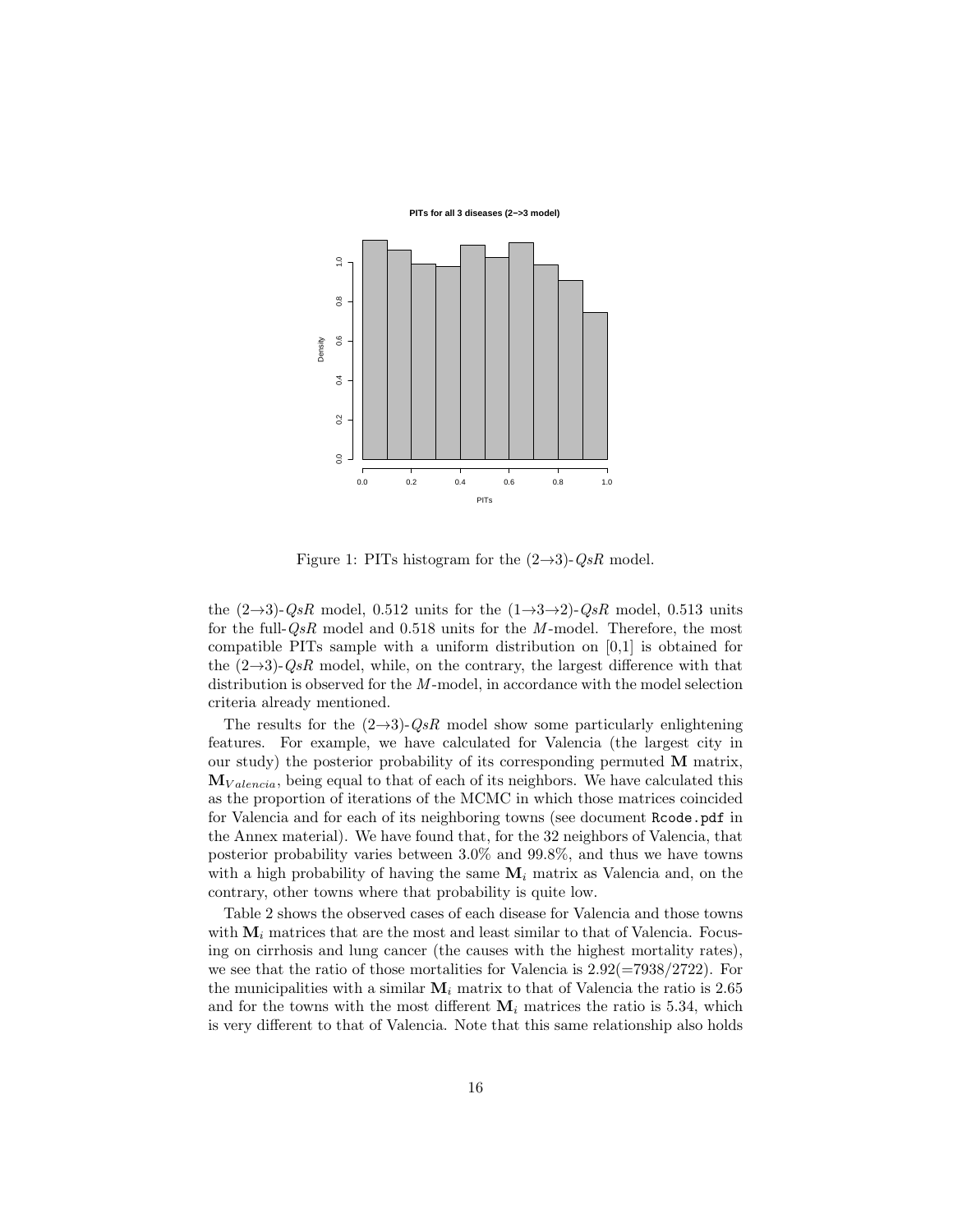Table 2: Observed cases of mortality for each cause and group of towns and cities: Valencia, towns with the most similar M to that of Valencia and towns with the least similar M matrix, respectively.

| Region                                                                  | Cirrhosis | Lung Cancer | Oral Cancer |
|-------------------------------------------------------------------------|-----------|-------------|-------------|
| Valencia                                                                | 2722      | 7938        | 734         |
| Neighbors <i>i</i> with $P(\mathbf{M}_{Valencia} = \mathbf{M}_i) > 0.8$ | 542       | 1439        | 126         |
| Neighbors <i>i</i> with $P(\mathbf{M}_{Valencia} = \mathbf{M}_i) < 0.2$ | 120       | 641         | 65          |

for oral cancer and cirrhosis but, conversely, the ratio between lung and oral cancer is approximately constant for the three groups considered. Thus, the permuted  $(2\rightarrow 3)$ -QsR-model seems to permute the M matrix for those pairs of neighbors whose data show a markedly different performance for cirrhosis in comparison to the tumor-related causes of death. This permutation allows neighbors with a different performance in terms of cirrhosis to be weighted in a different manner to the rest of the neighbors. Interestingly, the log-CPOs for the  $(2\rightarrow 3)$ -QsR-model (see the supplementary Rcode.pdf document) show that this model achieves the largest benefit for this disease, in comparison to the M -model, while that improvement for the remaining diseases is much milder.

Table 3 shows the cross-covariance matrices (their posterior means) fitted for Valencia-Sollana and Valencia-Moncada, respectively. Sollana and Moncada are Valencia's neighbors with the lowest and highest posterior probabilities, respectively, of their  $M_i$  matrices to be equal to that of Valencia. On the one hand, we see that the cross-covariance matrix is symmetric for Valencia-Moncada, up to 3 digits, but not for Valencia-Sollana. This illustrates how having different  $M_i$  matrices makes the corresponding cross-covariance matrix for two municipalities asymmetric. Moreover, that cross-covariance matrix will be different for any two pairs of neighbors depending on the resemblance of their data, in contrast to other asymmetrical modeling proposals in the literature. On the other hand, important differences can be noticed between both two cross-covariance matrices in Table 3, particularly for their first diagonal cells, those in charge of controlling the covariance for cirrhosis mortality for this pair of sites. Thus, we see that the value of this cell is high between Valencia and Moncada but for Valencia-Sollana that covariance is much milder, even negative. Therefore, the permuted  $QsR$ -model detects that, for some neighboring municipalities (but only some), the risk of cirrhosis could be uncorrelated between them and flips the M matrix for some of these municipalities in order to reproduce that performance. This different contribution of each neighbor is a performance that cannot be reproduced by symmetric (traditional)  $M$ -models.

We wish to conclude this section by discussing the computational performance of the proposed models. The computing times for the models run in this section were the following:  $M$ -model 10.7 minutes; full- $QsR$  model 14.0 minutes;  $(2\rightarrow 3)$ -QsR model 12.1 minutes;  $(1\rightarrow 3 \rightarrow 2)$ -QsR model 12.3 minutes. It can be appreciated that the QsR models increase computing times, as compared to the  $M$ -model, in a reasonable amount of time. The highest increase in comput-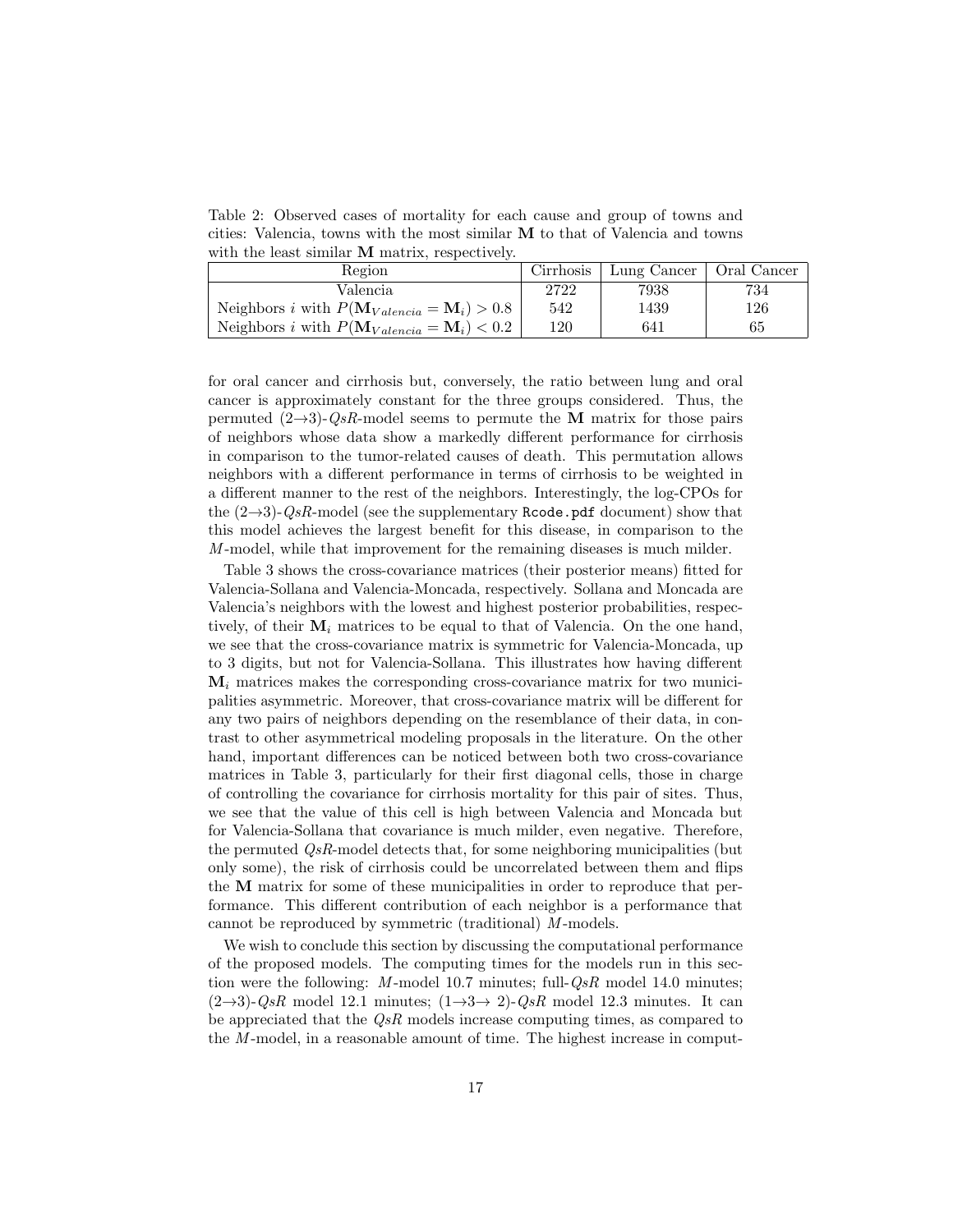Table 3: Cross-covariance matrices for Valencia-Sollana and Valencia-Moncada. Sollana and Moncada are Valencia's neighbors with the lowest and highest probabilities, respectively, of having the same M matrix as Valencia. Causes of death are shown in the following order: cirrhosis, lung and oral cancer.

| Cross-Cov. Valencia-Sollana |         | Cross-Cov. Valencia-Moncada |                                     |       |       |
|-----------------------------|---------|-----------------------------|-------------------------------------|-------|-------|
| $-0.050$                    | 1,0.112 | 0.106                       | $\parallel$ 0.229 $\parallel$ 0.122 |       | 0.163 |
| 0.089                       | 0.154   | 0.162                       | $\parallel$ 0.122 $\parallel$       | 0.156 | 0.171 |
| 0.103                       | 0.167   | 0.244                       | 0.163                               | 0.171 | 0.261 |

ing time is achieved for the most complex option (full- $QsR$  model) with a 31% increase over the original  $M$ -model computing time. In addition, we have run the same models as in the previous analysis but now for a multivariate analysis of 5 diseases. We skip most of the details in this analysis, such as the diseases studied, since this is carried out just for computational goals. The computing times for this new study were the following:  $M$ -model 24.7 minutes; full- $QsR$ model 121.1 minutes;  $(2\rightarrow 3)$ -QsR model 37.6 minutes;  $(1\rightarrow 3 \rightarrow 2)$ -QsR model 42.4 minutes. According to these results, the  $(2\rightarrow 3)$ - $QsR$  and  $(1\rightarrow 3\rightarrow 2)$ - $QsR$ models have a moderately worse performance in comparison to the  $M$ -model, as compared to the multivariate analysis of 3 diseases. Thus, for the original analysis with 3 diseases these  $\mathcal{Q}$ s models spent around 15% more time than the corresponding  $M$ -model, while for the 5-disease analysis the additional computing time requirements increase until by 82%. However, much more evident differences are noticed for the full- $QsR$  model in this new analysis, which is  $31\%$ more expensive (in computing time terms) than the  $M$ -model for the 3-disease analysis but  $490\%$  more expensive for the 5-disease analysis. Thus, the full- $QsR$ model scales poorly as a function of the number of diseases considered in the multivariate study. This seems a consequence of the number of possible  $M_i$ matrices for this model, which increases from  $6(=3!)$  in the 3-disease analysis to  $120(=5!)$  in the 5-disease analysis. For the other 2  $QsR$ -models considered, with much better performance, this quantity remains constant for both studies considered.

## 5 Conclusions

The main goal of this paper has been to establish some relationships between the classes of (multivariate and univariate) conditional and coregionalized models. This paper makes some contributions in that direction that may help to put some order in those three classes and provide an overall insight into the different main approaches followed to develop MGMRF proposals. These links have both theoretical and practical consequences. On the one hand, for any model, having an alternative formulation as a model of the rest of the classes may provide additional insight regarding sensible modifications that could make that proposal even more suitable for some particular datasets. Moreover, seeing that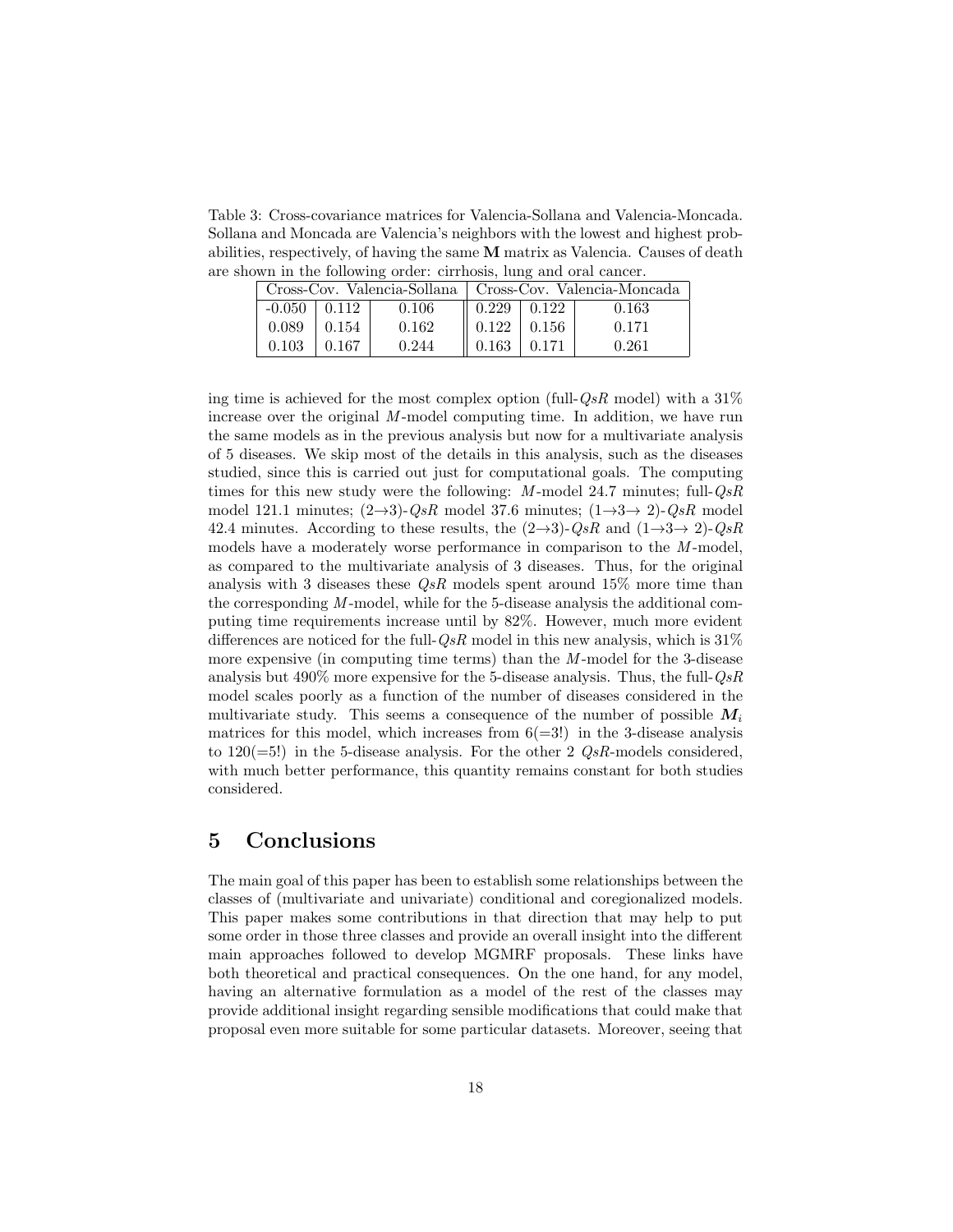model as an element of the other classes will also make the theoretical results of that second class available to the original model. On the other hand, the links between these classes can also yield important advantages in practical (computational) terms. In our experience, coregionalization models are a far more advantageous alternative to conditional proposals in practical terms. For instance, M -models have been used for fitting multivariate studies of tens of diseases and their use avoids the need to deal with Kronecker products or some other non-standard matrix algebra tools which may not be implemented in regular Bayesian software packages. The results in this paper provide some clues on how to formulate some conditional models as coregionalization models. As mentioned, this reformulation may provide important computational benefits.

As pointed out in Section 3, the results in this paper show that some models already proposed in the literature may be overparameterized. As shown, any multivariate conditional model can be expressed as an equivalent model of that same class with diagonal precision matrices. In that case, apparently, there is not any theoretical reason for considering general symmetric positive definite matrices for  $\mathbf{\Omega}_i$ ,  $i = 1, ..., I$ , unless the set of autoregression matrices  ${\beta_{ii'} : i, i' = 1, ..., I}$  is heavily constrained. Otherwise, both precision and autoregression matrices may play the same role in the model, leading to both terms being unidentifiable. This result suggests caution is in order when proposing conditional models, that allow extreme flexibility, since that flexibility could make some terms in the model unidentifiable. This cautiousness should be even more extreme when proposing hybrid models merging all three approaches introduced in this paper, such as for example non-pure coregionalization models. In those cases, the joint use of several tools for inducing dependence could make it even more likely that several components played similar (or plainly the same) roles, making identifiability problems even more significant.

Proposing QsR-models is the second main contribution of this paper. Although it was not the principal aim of this work, that proposal is also of substantial interest and opens coregionalization models to the modeling of MGMRF with (order-free) asymmetric cross-covariances, in contrast to what was previously believed. In our opinion, this is a second important theoretical contribution of this paper. Nevertheless, besides the theoretical interest of  $QsR$ -models in general, permuted  $Q_sR$ -models have shown themselves to be interesting simplifications of the original  $QsR$ -models that, despite their theoretical interest, are clearly over-parameterized and therefore of limited use in practical terms. The permuted counterpart, in contrast, has proven to be a computationally affordable option with particularly good results for its more parsimonious versions. Nevertheless, more experience is needed with this model in order to propose and explore permuted  $\mathcal{Q} sR$ -models that are flexible enough, and at the same time avoid the potential overparameterization of the full  $QsR$ -model. These models could provide classes of flexible and computationally affordable models of evident practical interest. The real potential of  $Q_sR$ -models has not been explored in depth, as the main aim of this paper was to provide a thorough unifying view of coregionalized and conditional MGMRFs. Nevertheless, our preliminary re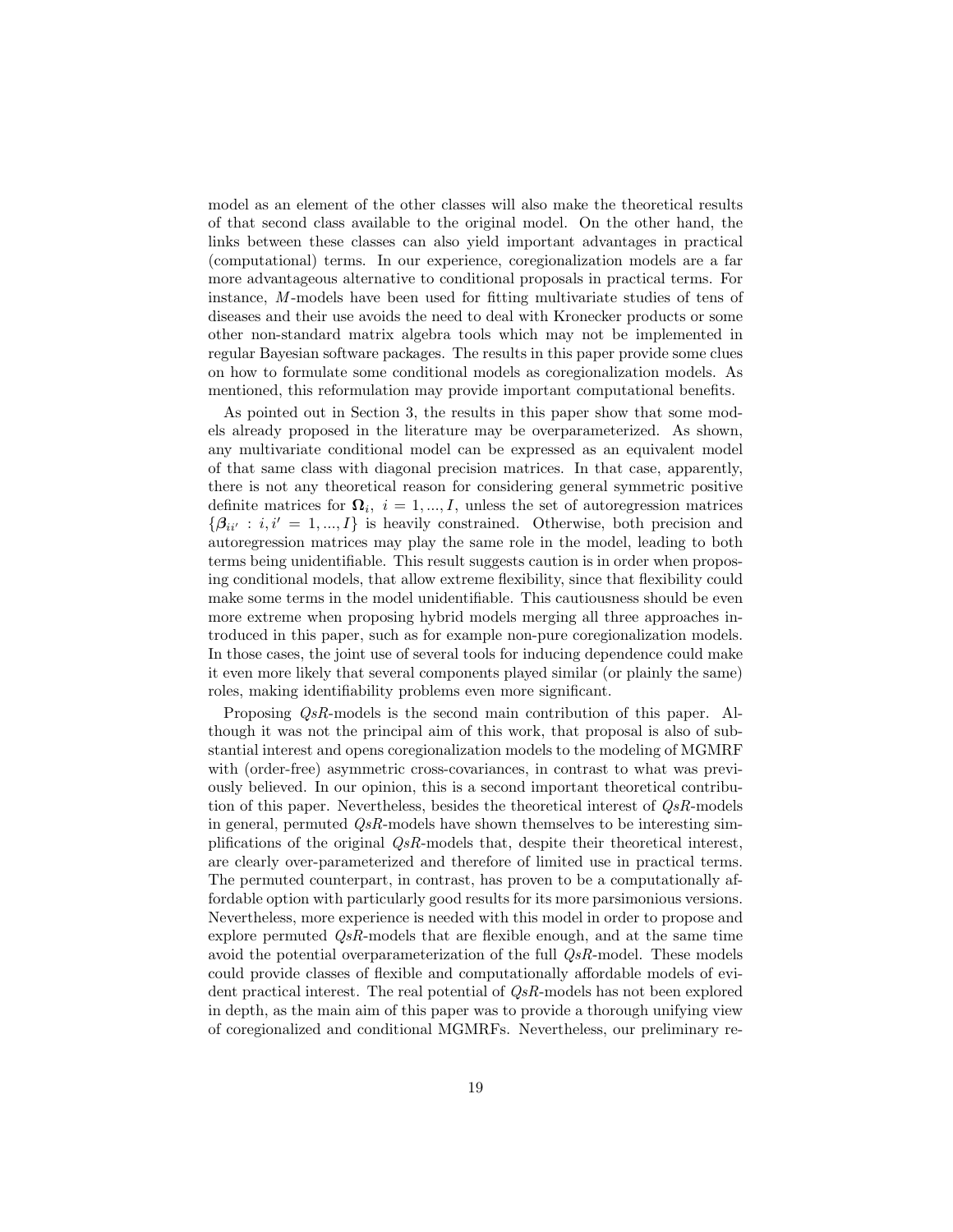sults with the QsR-models suggest that it is surely worth conducting a deeper study of that approach in order to assess its real potential in practice. The current results in that direction seem quite promising.

## Acknowledgements

The author acknowledge the support of the research Grant PI16/01004 (cofunded with FEDER grants) of Instituto de Salud Carlos III.

### Annex

**Theorem 1** Let  $\zeta$  be an MGMRF in  $\mathcal{C}_M$  defined as:

$$
\zeta_{i}.|vec(\zeta_{-i}^T) \sim N_J(\sum_{i' \sim i} \beta_{ii'} \zeta_{i'}^T, \Sigma_i^{-1}), i = 1, ..., I,
$$

then  $\zeta$  also belongs to  $\mathcal{C}_U$ . In particular:

$$
\zeta_{ij}|vec(\zeta_{-(ij)}) \sim N\left(\sum_{i' \sim i} \beta_{iji'j}^* \zeta_{i'j} + \sum_{j' \neq j} \beta_{ijij'}^* \zeta_{ij'} + \sum_{j' \neq j} \sum_{i' \sim i} \beta_{iji'j'}^* \zeta_{i'j'}, \sigma_{ij}^{-2}\right)
$$
  
for  $\beta_{iji'j'}^* = (diag(\Sigma_i^{-1})^{-1}\Sigma_i^{-1}\beta_{ii'})_{jj'}$  and  $\sigma_{ij}^{-2} = (\Sigma_i^{-1})_{jj}$ .

#### Proof:

Elemental properties of the multivariate Normal distribution (see for example Appendix A of Gelman et al. (2014)) state that if  $\theta \sim N_J(\mu, \Sigma)$  then  $\theta_j | \theta_{-j} \sim$  $N(m_j,\sigma_j^2)$  for:

$$
m_j = \mu_j - \sum_{l \neq j} \frac{(\mathbf{\Sigma}^{-1})_{jl}}{(\mathbf{\Sigma}^{-1})_{jj}} (\theta_l - \mu_l)
$$

and  $\sigma_j^{-2} = (\mathbf{\Sigma}^{-1})_{jj}$ .

If we applied this result to  $\zeta_i$ .  $|vec(\zeta_{-i}^T) \sim N_J(\sum_{i'\sim i} \beta_{ii'} \zeta_{i'}^T, \Sigma_i)$ , we would obtain that  $\zeta_{ij}|\boldsymbol{\zeta}_{-(ij)} = \zeta_{ij}|\boldsymbol{\zeta}_{i(-j)}, vec(\boldsymbol{\zeta}_{-i}^T) \sim N(m_{ij}, \sigma_{ij}^2)$  for  $\sigma_{ij}^{-2} = (\boldsymbol{\Sigma}_{i}^{-1})_{jj}$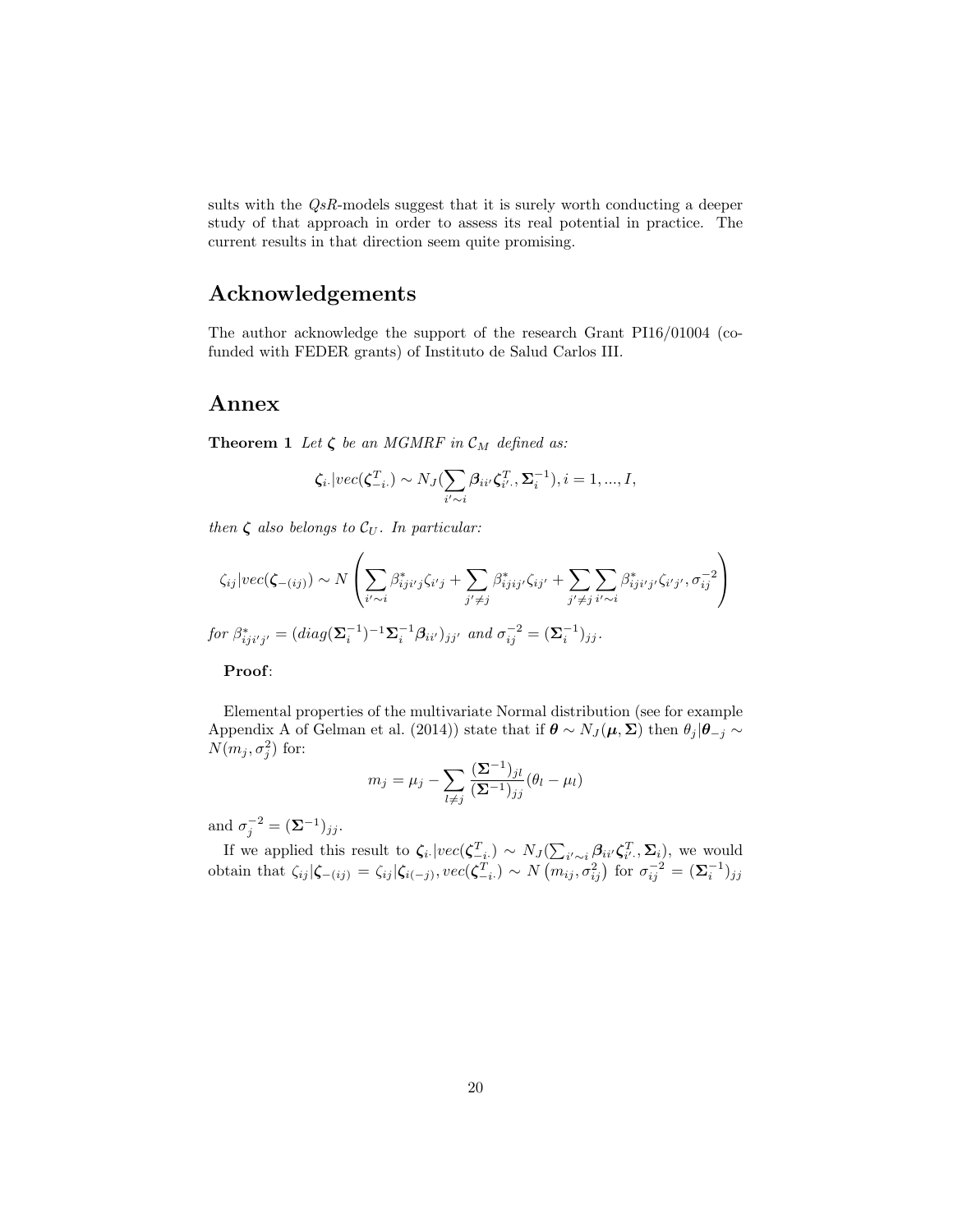$$
m_{ij} = \sum_{i' \sim i} (\beta_{ii'})_j \zeta_{i'}^T - \sum_{l \neq j} \frac{(\Sigma_i^{-1})_{jl}}{(\Sigma_i^{-1})_{jj}} (\zeta_{il} - \sum_{i' \sim i} (\beta_{ii'})_l \zeta_{i'}^T)
$$
  
\n
$$
= \sum_{i' \sim i} \left( (\beta_{ii'})_{jj} \zeta_{i'j} + \sum_{j' \neq j} (\beta_{ii'})_{jj'} \zeta_{i'j'} \right) - \sum_{l \neq j} \frac{(\Sigma_i^{-1})_{jl}}{(\Sigma_i^{-1})_{jj}} \zeta_{il} +
$$
  
\n
$$
+ \sum_{l \neq j} \sum_{i' \sim i} \left( \frac{(\Sigma_i^{-1})_{jl}}{(\Sigma_i^{-1})_{jj}} (\beta_{ii'})_{lj} \zeta_{i'j} + \sum_{j' \neq j} \frac{(\Sigma_i^{-1})_{jl}}{(\Sigma_i^{-1})_{jj}} (\beta_{ii'})_{lj'} \zeta_{i'j'} \right)
$$
  
\n
$$
= \sum_{i' \sim i} \left( (\beta_{ii'})_{jj} + \sum_{l \neq j} \frac{(\Sigma_i^{-1})_{jl}}{(\Sigma_i^{-1})_{jj}} (\beta_{ii'})_{lj} \right) \zeta_{i'j} - \sum_{j' \neq j} \frac{(\Sigma_i^{-1})_{jj'}}{(\Sigma_i^{-1})_{jj}} \zeta_{ij'} +
$$
  
\n
$$
+ \sum_{j' \neq j} \sum_{i' \sim i} \left( (\beta_{ii'})_{jj'} + \sum_{l \neq j} \frac{(\Sigma_i^{-1})_{jl}}{(\Sigma_i^{-1})_{jj}} (\beta_{ii'})_{lj'} \right) \zeta_{i'j'}.
$$

defining  $\beta^*_{iji'j'}$  as:

$$
(\beta_{ii'})_{jj'} + \sum_{l \neq j} \frac{(\Sigma_i^{-1})_{jl}}{(\Sigma_i^{-1})_{jj}} (\beta_{ii'})_{lj'} = \sum_{l=1}^J \frac{(\Sigma_i^{-1})_{jl}}{(\Sigma_i^{-1})_{jj}} (\beta_{ii'})_{lj'} = (diag(\Sigma_i^{-1})^{-1} \Sigma_i^{-1} \beta_{ii'})_{jj'}
$$

and bearing in mind that  $\beta_{ii} = -I_{J}$ , the latter expression of  $m_{ij}$  can be expressed as:

$$
\sum_{i' \sim i} \beta^*_{iji'j} \zeta_{i'j} + \sum_{j' \neq j} \beta^*_{ijij'} \zeta_{ij'} + \sum_{j' \neq j} \sum_{i' \sim i} \beta^*_{iji'j'} \zeta_{i'j'}
$$

as we wanted to prove.

**Theorem 2** Given  $\zeta$  an MGMRF in  $\mathcal{C}_U$ ,  $\zeta$  can also be formulated as a multivariate conditional model in  $\mathcal{C}_M$ . Specifically, if:

$$
\zeta_{ij}|vec(\zeta_{-(ij)}) \sim N\left(\sum_{i' \sim i} \beta_{iji'j}\zeta_{i'j} + \sum_{j' \neq j} \beta_{ijij'}\zeta_{ij'} + \sum_{j' \neq j} \sum_{i' \sim i} \beta_{iji'j'}\zeta_{i'j'}, \sigma_{ij}^{-2}\right)
$$

then it can be also equivalently expressed as:

$$
\boldsymbol{\zeta}_{-i} \cdot |vec(\boldsymbol{\zeta}_{-i\cdot}^T) \sim N_J\left(\sum_{i'\sim i} \beta_{ii'}^* \boldsymbol{\zeta}_{i'}^T, diag(\boldsymbol{\sigma}_{i\cdot}^{-2})\right), \ i = 1, ..., I.
$$

for  $\beta^*_{ii'} = (\beta_{iji'j'})^J_{j,j'=1}.$ 

#### Proof:

Given the array  $\boldsymbol{\beta} = (\beta_{iji'j'})$  and  $\boldsymbol{\sigma} = (\sigma_{ij})$  in the univariate conditional model

and: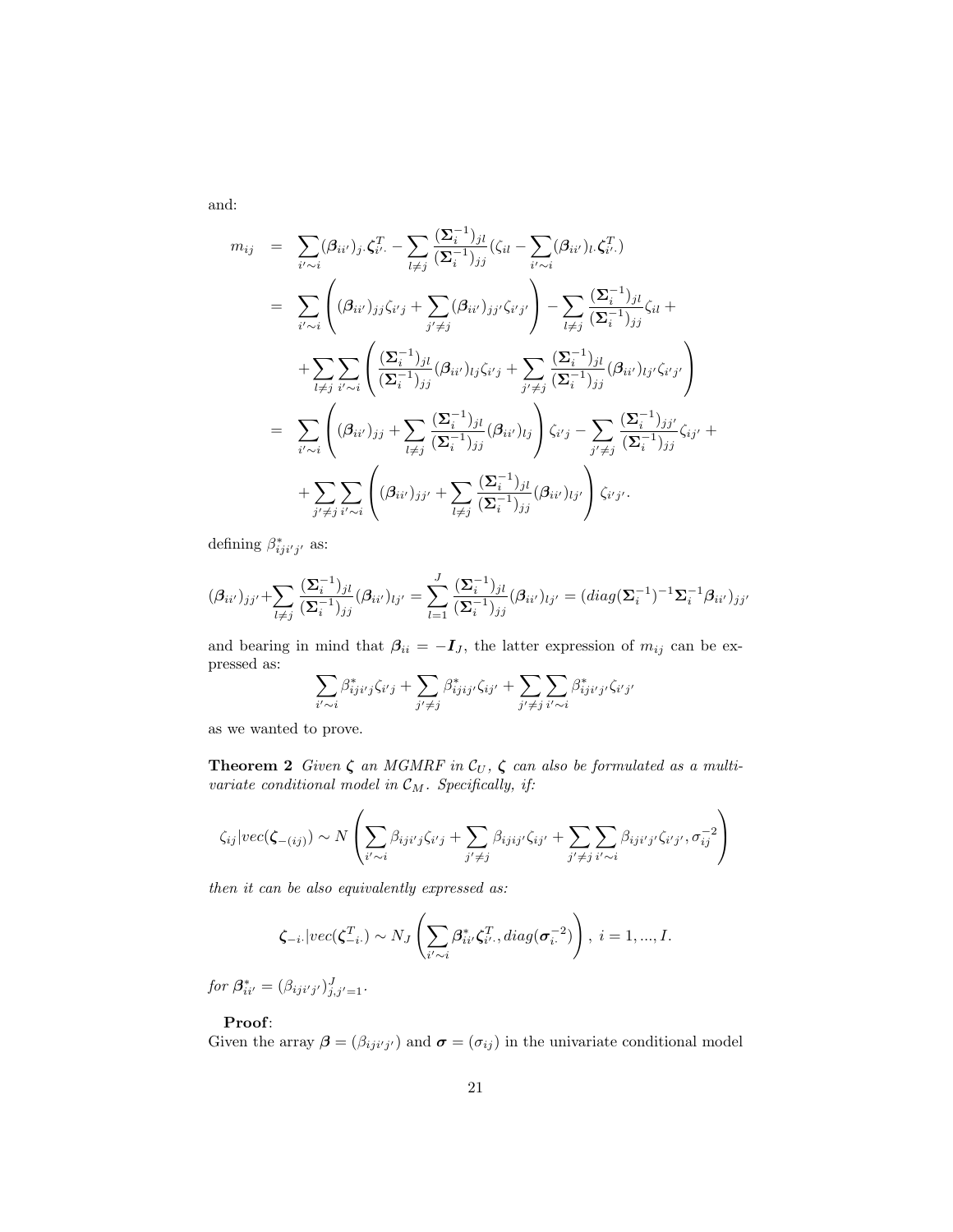above, define  $\Sigma_i = diag(\sigma_i^2)$  and  $\beta_{ii'}^* = (\beta_{iji'j'})_{j,j'=1}^J$ . Let us consider the following multivariate conditional model:

$$
\zeta_{-i\cdot} |vec(\boldsymbol{\zeta}_{-i\cdot}^T) \sim N_J\left(\sum_{i'\sim i} \beta_{ii'}^* \zeta_{i'}^T, diag(\boldsymbol{\sigma}_{i\cdot}^2)\right), \ i=1,...,I.
$$

Result 1, when applied to this multivariate conditional model, yields the univariate model given in the formulation of this result, which shows the equivalence of both formulations.

### References

- Besag, J. (1974). Spatial interaction and the statistical analysis of lattice systems. Journal of the Royal Statistical Society: Series B (Statistical Methodology), 36:192–236.
- Billheimer, D., Cardoso, T., Freeman, E., Guttorp, P., Hiu-Wan, K., and Silkey, M. (1997). Natural variability of benthic species composition in the Delaware Bay. Environmental and Ecological Statistics, 5:95–115.
- Botella-Rocamora, P., López-Quílez, A., and Martinez-Beneito, M. A. (2012). Spatial moving average risk smoothing. Statistics in Medicine, 32:2595–2612.
- Botella-Rocamora, P., Martinez-Beneito, M. A., and Banerjee, S. (2015). A unifying modeling framework for highly multivariate disease mapping. Statistics in Medicine, 34(9):1548–1559.
- Carlin, B. P. and Banerjee, S. (2003). Hierarchical multivariate CAR models for spatio-temporally correlated survival data. In Bernardo, J. M., Bayarri, M. J., Berger, J. O., Dawid, A. P., Heckerman, D., Smith, A. F. M., and West, M., editors, Bayesian Statistics 7, pages 45–64. Oxford University Press.
- Czado, C., Gneiting, T., and Held, L. (2009). Predictive model assessment for count data. Biometrics, 65(4):1254–1261.
- Gelfand, A. E., Schmidt, A. M., Banerjee, S., and Sirmans, C. F. (2004). Nonstationary multivariate process modeling through spatially varying coregionalization. Test, 13(2):263–312.
- Gelfand, A. E. and Vounatsou, P. (2003). Proper multivariate conditional autoregressive models for spatial data analysis. Biostatistics, 4(1):11–25.
- Gelman, A., Carlin, J. B., Stern, H. S., Dunson, D. B., Vehtari, A., and Rubin, D. B. (2014). Bayesian Data Analysis. Chapman & Hall/CRC, Boca Raton, 3 edition.
- Gneiting, T. and Raftery, A. E. (2007). Strictly proper scoring rules, prediction, and estimation. Journal of the American Statistical Association, 102:359–378.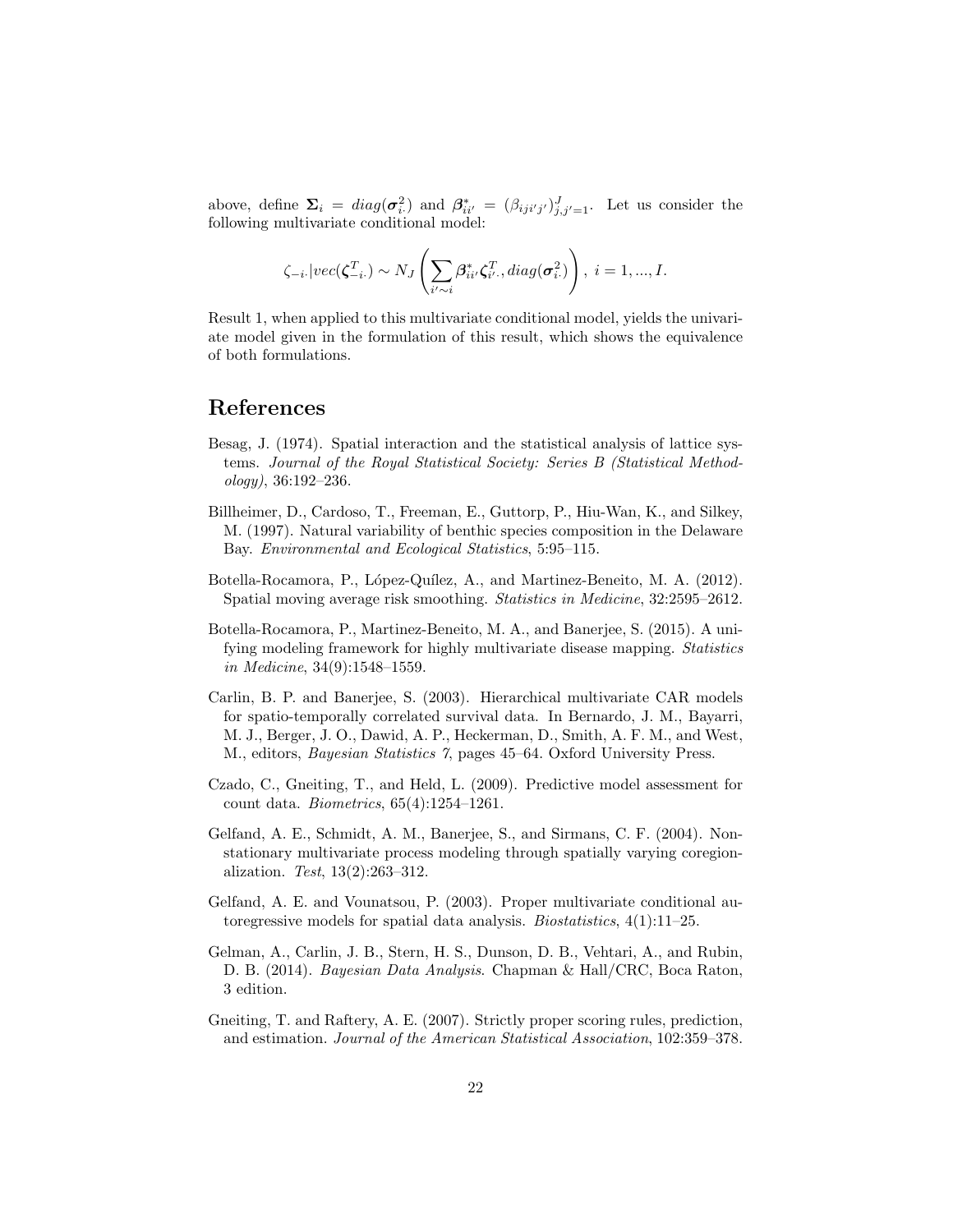- Greco, F. P. and Trivisano, C. (2009). A multivariate CAR model for improving the estimation of relative risks. Stat. Med., 28(12):1707–1724.
- Henderson, H. V. and Searle, S. R. (1979). Vec and vech operators for matrices, with some uses in Jacobians and multivariate statistics. The Canadian Journal of Statistics, 7:65–81.
- Ippoliti, L., Martin, R. J., and Romagnoli, L. (2018). Efficient likelihood computations for some multivariate Gaussian Markov random fields. Journal of Multivariate Analysis, 168:185–200.
- Jin, X., Banerjee, S., and Carlin, B. P. (2007). Order-free co-regionalized areal data models with application to multiple-disease mapping. Journal of the Royal Statistical Society: Series B (Statistical Methodology), 69(5):817–838.
- Kim, H., Sun, D., and Tsutakawa, R. K. (2001). A bivariate Bayes method for improving the estimates of mortality rates with a twofold conditional autoregressive model. J. Amer. Statist. Assoc., 96(456):1506–1521.
- Knorr-Held, L. and Raßer, G. (2000). Bayesian detection of clusters and discontinuities in disease maps. Biometrics, 56(13-21):2045–2060.
- MacNab, Y. C. (2016). Linear models of coregionalization for multivariate lattice data: a general framework for coregionalized multivariate CAR models. Statistics in Medicine, pages 3827–3850.
- MacNab, Y. C. (2018). Some recent work on multivariate Gaussian Markov random fields. TEST, 27(3):497–541.
- Mardia, K. V. (1988). Multidimensional multivariate Gaussian Markov random fields with application to image processing. J. Multivariate Anal.,  $24(2):265-$ 284.
- Martinez-Beneito, M. A. (2013). A general modelling framework for multivariate disease mapping. Biometrika, 100(3):539–553.
- Martinez-Beneito, M. A. (2018). Comments on: Some recent work on multivariate Gaussian Markov random fields. TEST, 27(3):542–544.
- Martinez-Beneito, M. A. and Botella Rocamora, P. (2019). Disease mapping from foundations to multidimensional modeling. CRC Press.
- Martinez-Beneito, M. A., Botella-Rocamora, P., and Banerjee, S. (2017). Towards a multidimensional approach to Bayesian disease mapping. Bayesian Analysis, 12:239–259.
- Sain, S. and Cressie, N. (2007). A spatial analysis of multivariate lattice data. Journal of Econometrics, 140:226–259.